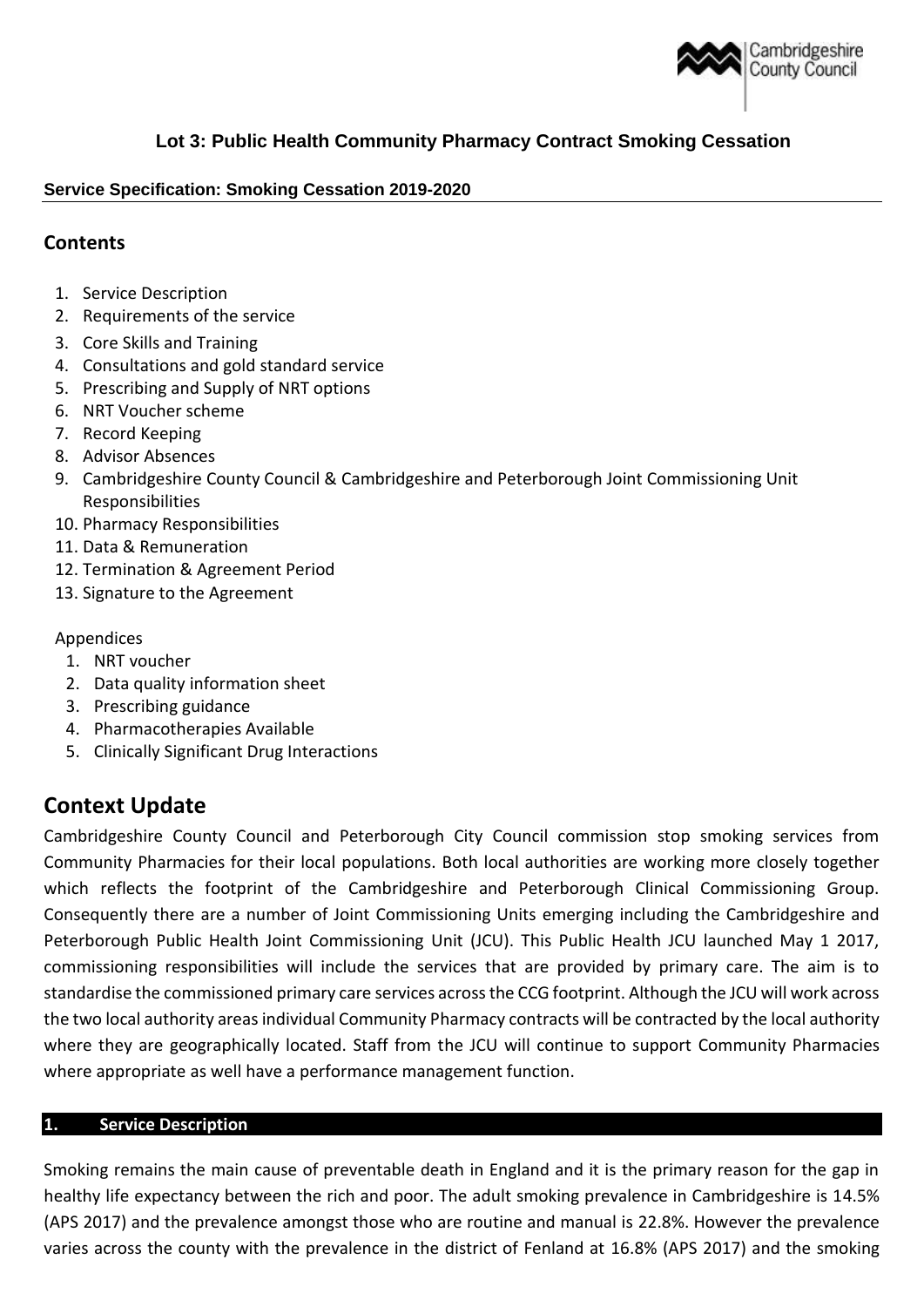

prevalence within the routine and manual population at 23.5%. The smoking prevalence in England is 14.9% and the East of England's 14.2%.

Stop smoking activity will support improvements against relevant outcomes and indicators with in the Public health Outcome's Framework including:

- Reducing the smoking prevalence in Adults (over 18)
- Reducing the prevalence of smoking in young people and in particular those who are recorded as smokers at the age of 15 years or under
- Reducing the smoking status at the time of delivery

The aim of this service specification is to indicate the requirements for the Community Pharmacy Stop Smoking Service that supports smokers in Cambridgeshire to make a quit attempt in line with NICE Guidance **and the Standard Treatment Programme from the National Centre for Smoking Cessation Training (NCSCT).** It fully reflects NICE Guidance in terms of the intervention and DH requirements for monitoring.

The Cambridgeshire Community Pharmacy Stop Smoking Contract is for the following:

- The provision of a structured evidence based 4 week quit attempt as part of the 12 week treatment programme that includes setting a quit date and support for behavioural change in conjunction with pharmacotherapy indicated in this specification. This does not include: 'cut down to quit' programmes, or the long term use of NRT.
- The provision of a structured evidence based 4 week quit attempt as part of the 12 week treatment programme that includes setting a quit date and support for behavioural change in conjunction with an electronic cigarette. E-cigarettes are not currently available on prescription but can be purchased by the client to support their quit attempt.

Payment will be made when stop smoking services are delivered by Community Pharmacy in accordance with this service specification and related summary data submitted via PharmOutcomes software which has been commissioned by the Public Health Joint Commissioning Unit.

Payments will not be made for behavioural support that has been provided to clients who are not smoking, but request support for stopping their use of electronic cigarettes. Payments will not be made to the pharmacy for referring a patient to the stop smoking service.

# **2. Requirements of the Service**

This service should be offered to **all identified smokers over the age of 12 years old** who use the pharmacy.

A structured stop smoking support programme for a quit attempt should be provided and should include the following elements:

- **2.1 Assessment:** An assessment of a person's readiness to make a quit attempt and use of appropriate treatments.
- **2.2 Setting a quit date** with the patient which marks the commencement of the patient's four week quit attempt.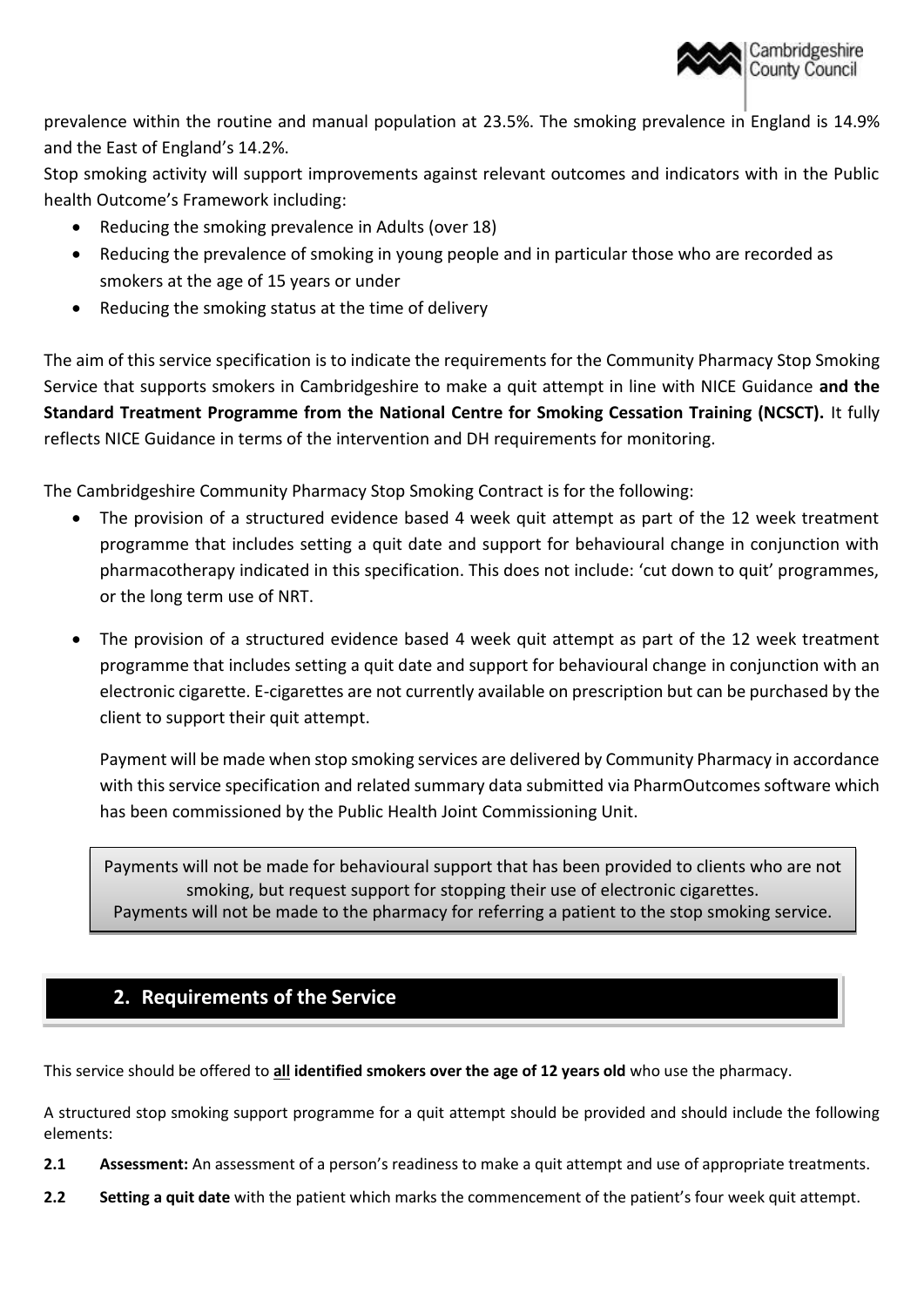

- **2.3 Pharmacological treatments** should be prescribed in line with NICE Guidance and local protocols. An initial two weeks supply will be prescribed and repeated after the first two weeks of the quit attempt and every two – four weeks thereafter for a typical treatment period of up to twelve weeks. Clients are to be informed of the pharmacological treatments and (evidence-based and licensed for use for smoking cessation) and options discussed prior to prescribing.
- **2.4 Data should be recorded via the web- based platform PharmOutcomes system and all patients must be asked to consent for treatment and data sharing where appropriate.**
- **2.5 Patient Contact**: The initial assessment should be a minimum of 20 minutes duration, and if the patient/client sets a quit date then a minimum of 10 minutes should be allocated to follow up appointments. In total it is expected that the patient is given at least 1.5 hours of clinical time during the quit attempt to ensure continued monitoring, client compliance and ongoing access to medication. It is acknowledged that some clients do not need weekly consultations; *but there should be a* **minimum of three consultations** including preparation for setting a quit date. This can include telephone contact but it is recommended that the first and final contacts of the 4 week quit attempt should be face to face so that CO reading can be taken.
- **2.6 Active management of lost to follow ups** should include the following actions:
	- Any clients failing to attend a particular session should be followed up **at least three times** and encouraged to continue the programme in accordance with the agreed protocol.
	- People not wishing to initially engage or those who choose not to complete the programme may be offered appropriate health literature or referral to an alternative stop smoking service.
	- Clients who are recorded as 'lost to follow up' at the four week stage, should be coded and their data returned. No payment is made for clients with this outcome.
- **2.7 Recording Smoking status at four weeks post quit date** can be assessed by the following:
	- Self-reported smoking status at 4 weeks post quit date
	- Carbon Monoxide test validation at 4 weeks post quit date
	- Not Quit at 4 weeks post quit date
	- Lost to follow up at 4 weeks post quit date

**Please note:** On receipt of clients details who were 'Lost to follow up or Not quit' at 4 weeks post quit date CAMQUIT will continue to contact the client to seek a smoking status or further engage the client with a quit attempt/ a suitable service.

**2.8 Completing the twelve week standard treatment programme** by providing regular behavioural support sessions, CO monitoring and NRT prescriptions from 4 week stage to 12 weeks.

#### **2.9 Data quality**

There should be a strong emphasis on collecting and reporting gold standard data and should be attempted for all quit attempts. Services are expected to meet the minimum quality standards that define best practice locally:

- 1. All smokers set a quit date at the first or second appointment.
- 2. A minimum quit rate (success rate) of 50%.
- 3. At least 85% of quits to be CO validated. Success should be validated by a CO (Carbon Monoxide) monitor reading of less that 6ppm at the 4 week stage.
- 4. At least 45% of quits to be achieved in Routine and Manual occupational groups.
- 5. Lost to follow up rate to be less than 15% of smokers who set a quit date.
- 6. All occupational codes to be recorded.
- 7. Smokers who have previously failed to quit at the GP's own or Pharmacy Service or who have complex needs (such as a severe mental health condition) should be offered a referral to CAMQUIT.
- 8. All Services to offer NRT, varenicline or bupropion (GP prescription only) as first-line treatments (if clinically appropriate).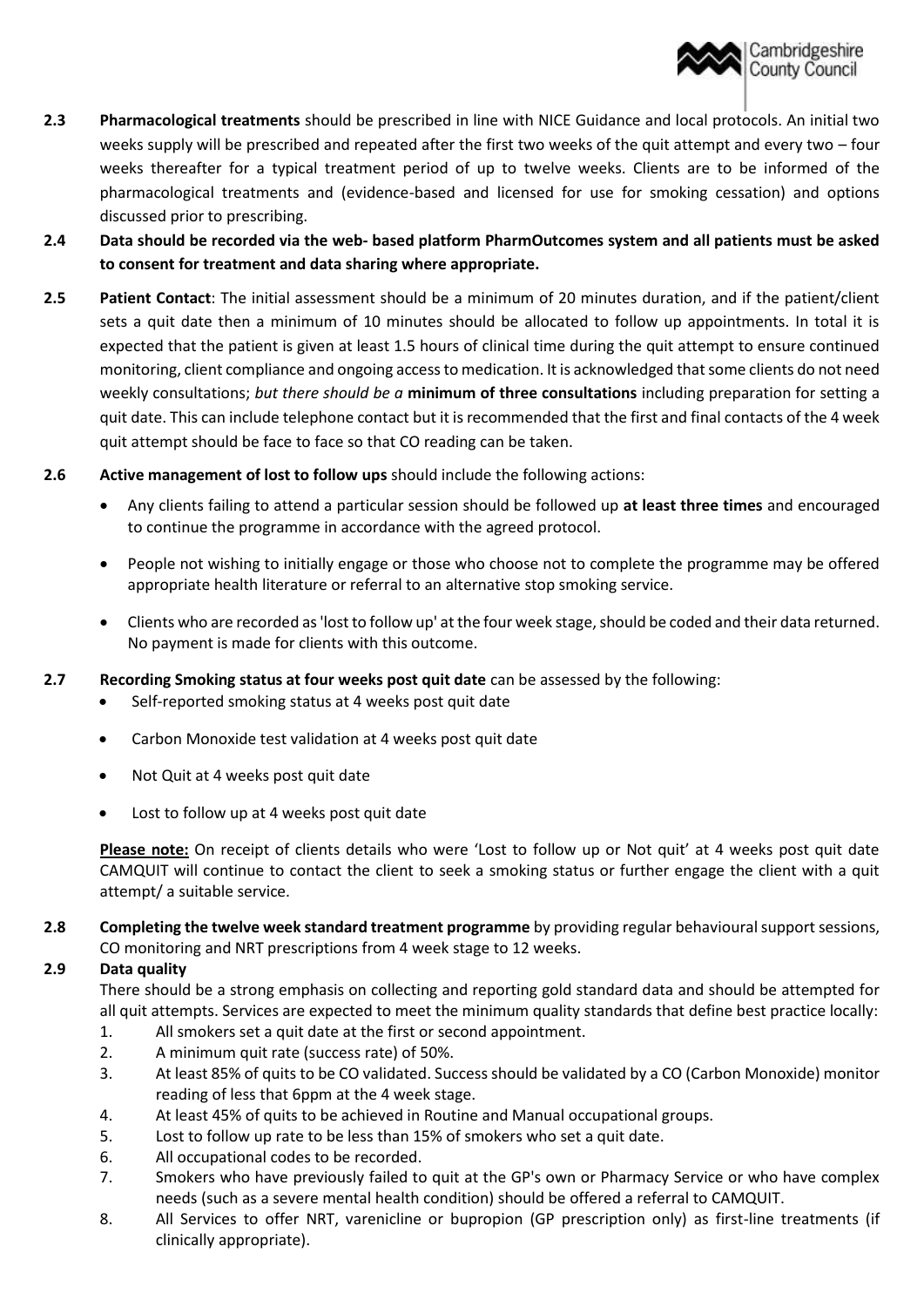

9. All Service Users are to be given an opportunity to evaluate the Service that they have received.

# **3. Core skills and Training**

#### 3.1 **Training**

All staff should be trained to Department of Health, NICE & NCSCT standards and use evidence based approved methodology (training programmes are designed in line with guidance provided by the National Centre for Smoking Cessation and Training).

- 3.2 Smoking cessation training is compulsory for every staff member involved in the service. Pharmacy Assistants can offer the service by attending the stop smoking training provided by the Specialist Smoking Cessation leads in Cambridgeshire and Peterborough as specified by the Commissioner. A minimum of one pharmacist per pharmacy and one pharmacy assistant should attend the training programme to become an accredited pharmacy.
- 3.3 The pharmacy contractor has the responsibility to ensure that all staff including locums involved in providing the service are appropriately trained i.e. attendance at a Cambridgeshire organised smoking cessation training programme.
- 3.4 The pharmacy contractor has the responsibility to ensure that pharmacists and staff involved in the provision of the service are aware of and act in accordance with the Service Specification, Cambridgeshire County Council protocols, CAMQUIT best practice guidance and NICE guidance.
- 3.5 The pharmacy contractor has the responsibility to ensure that their service has the recommended quality controls in place and that the service can demonstrate compliance.
- 3.6 Training will be provided free of charge by the local coordinating stop smoking services and will be provided by accredited trainers. Advisors must attend annual update training.
- 3.7 All advisors are encouraged to access the nationally accredited certification which is available free of charge via the National Centre for Smoking Cessation Training websit[e www.ncsct.co.uk](http://www.ncsct.co.uk/).
- 3.8 It is recommended that women who are currently pregnant should only be seen by a Pharmacy advisor who has accessed the CAMQUIT specialist pregnancy training and it is the Pharmacist responsibility to supply and monitor smoking cessation medication and for the treatment and care of the pregnant smoker.

## **4. Consultations and Gold Standard service**

4.1 The service requirements are summarised in the table below.

One-to-one behavioural support sessions (minimum support for the first six weeks)

| Session                       | Minimum time allocated (minutes) |
|-------------------------------|----------------------------------|
| Session 1: Pre-guit           | 30                               |
| Session 2: Quit date          | 20                               |
| Session 3: 1 week post-guit   | 15                               |
| Session 4: 2 weeks post-quit  | 15                               |
| Session 5: 3 weeks post-quit  | 15                               |
| Session 6: 4 weeks post-quit" | 15                               |
| <b>Total</b>                  | 1 hour 50 minutes                |

Further sessions may be provided as per local protocol. Clients will need to be able to access the full course of their chasen stop smoking medicine(s) (see page 32).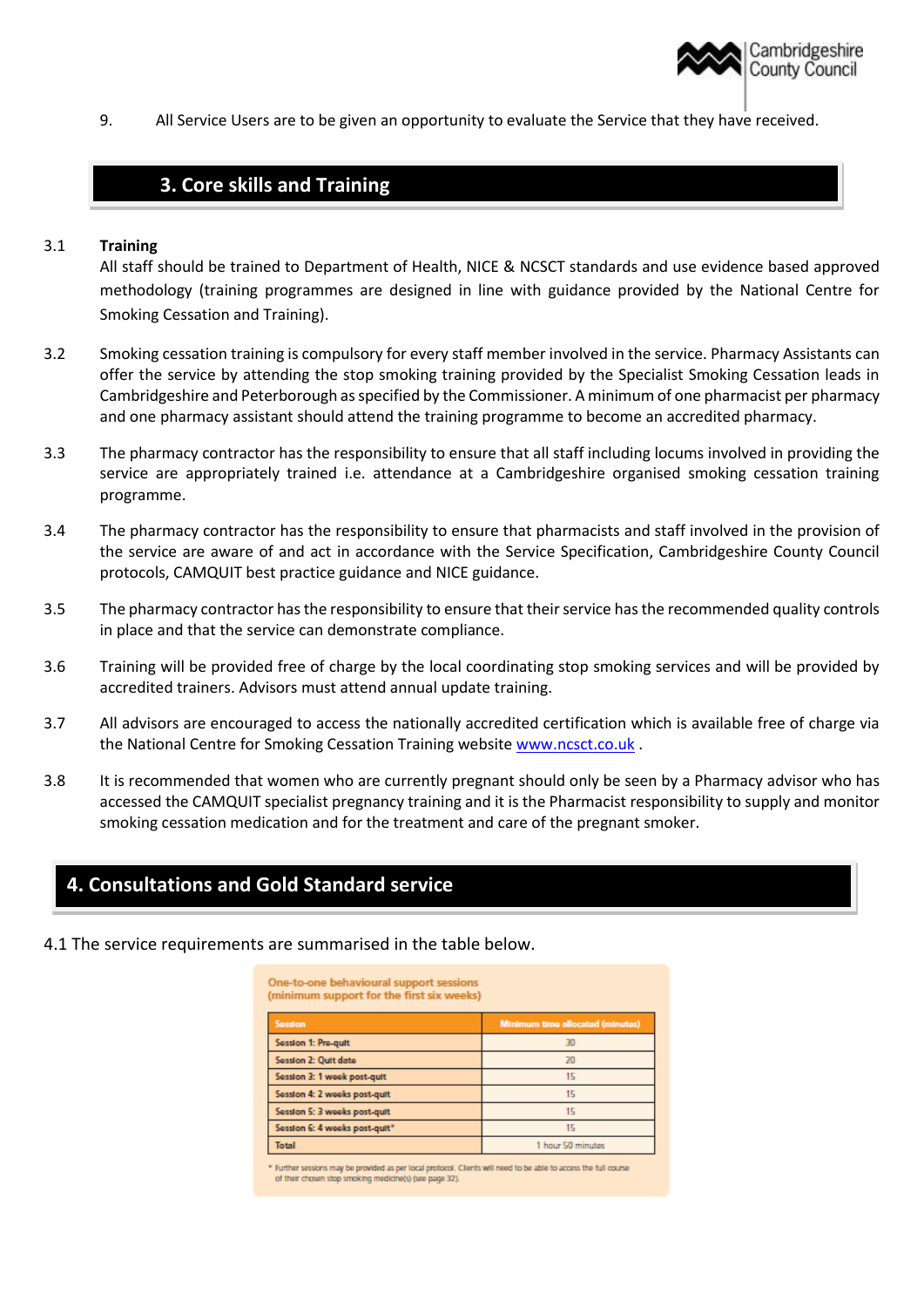

|                                                                                                      | <b>SPECIFICATION</b>                                      | <b>WHEN</b>                      |  |  |
|------------------------------------------------------------------------------------------------------|-----------------------------------------------------------|----------------------------------|--|--|
| 1a                                                                                                   | Initial assessment- Brief advice (5 minutes)              | Can be done separately or        |  |  |
|                                                                                                      | Assessment of person's readiness to make quit attempt and | together. Ideally give           |  |  |
|                                                                                                      | use appropriate treatments                                | patient information in           |  |  |
| 1 <sub>b</sub>                                                                                       | Initial consultation (30 minutes)                         | assessment and ask               |  |  |
|                                                                                                      | ■ Set quit date                                           | patient to come back for         |  |  |
|                                                                                                      | • Supply 4 weeks medication however only dispense 2 weeks | consultation to set quit<br>date |  |  |
|                                                                                                      | at a time. Alternatively discuss the use of an electronic |                                  |  |  |
|                                                                                                      | cigarette and where they can purchase the product.        |                                  |  |  |
|                                                                                                      | • Complete monitoring form                                |                                  |  |  |
|                                                                                                      | Carbon monoxide (CO) test validation                      |                                  |  |  |
|                                                                                                      | " Complete the patient records notes on PharmOutcomes     |                                  |  |  |
| 1 <sub>c</sub>                                                                                       | Follow up (15 minutes)                                    | Weeks 1-3 post quit date         |  |  |
|                                                                                                      | • Second medication supply                                |                                  |  |  |
| 1 <sub>d</sub>                                                                                       | Follow up (15 minutes)                                    | Weeks 1-3 post quit date         |  |  |
|                                                                                                      | Medication supply                                         |                                  |  |  |
| 1e                                                                                                   | Follow up (15 minutes)                                    | Weeks 1-3 post quit date         |  |  |
|                                                                                                      | <b>Medication supply</b>                                  |                                  |  |  |
| $\overline{2}$                                                                                       | 4 week follow up (15 minutes)                             | 4 weeks post quit date           |  |  |
|                                                                                                      | • Self-reported smoking status                            |                                  |  |  |
|                                                                                                      | • CO test validation                                      |                                  |  |  |
|                                                                                                      | ■ Further supply of medication if appropriate             |                                  |  |  |
|                                                                                                      | " Complete the patient records notes on PharmOutcomes     |                                  |  |  |
| 3                                                                                                    | If client has QUIT                                        | 5-8 weeks after Quit date        |  |  |
|                                                                                                      | 5-8 weeks after <b>QUIT</b> date (15 minutes)             |                                  |  |  |
|                                                                                                      | Further supply of medication for 4 weeks if appropriate   |                                  |  |  |
|                                                                                                      | CO test (optional)<br>■                                   |                                  |  |  |
|                                                                                                      | Complete patient notes<br>п                               |                                  |  |  |
|                                                                                                      | Complete the patient records notes on PharmOutcomes<br>■  |                                  |  |  |
| $\overline{4}$                                                                                       | 9-12 weeks after <b>QUIT</b> date (15 minutes)            | 9-12 weeks                       |  |  |
|                                                                                                      | Further supply of medication for 4 weeks if appropriate   |                                  |  |  |
|                                                                                                      | CO test (optional)<br>п                                   |                                  |  |  |
|                                                                                                      | Complete patient notes<br>ш                               |                                  |  |  |
|                                                                                                      | Complete the patient records notes on PharmOutcomes<br>٠  |                                  |  |  |
| N.B.                                                                                                 |                                                           |                                  |  |  |
| If client has NOT QUIT at the four week stage start from initial consultation stage again, re-assess |                                                           |                                  |  |  |
| their readiness to Quit and negotiate a new quit date (15-30 minutes)                                |                                                           |                                  |  |  |
| ■ Set a new quit date                                                                                |                                                           |                                  |  |  |
| • Supply 4 weeks medication however only dispense 2 weeks at a time. Alternatively discuss the       |                                                           |                                  |  |  |

- use of an electronic cigarette and where the client can purchase them from.
- Complete a new monitoring form
- CO test validation
- **Complete the patient notes**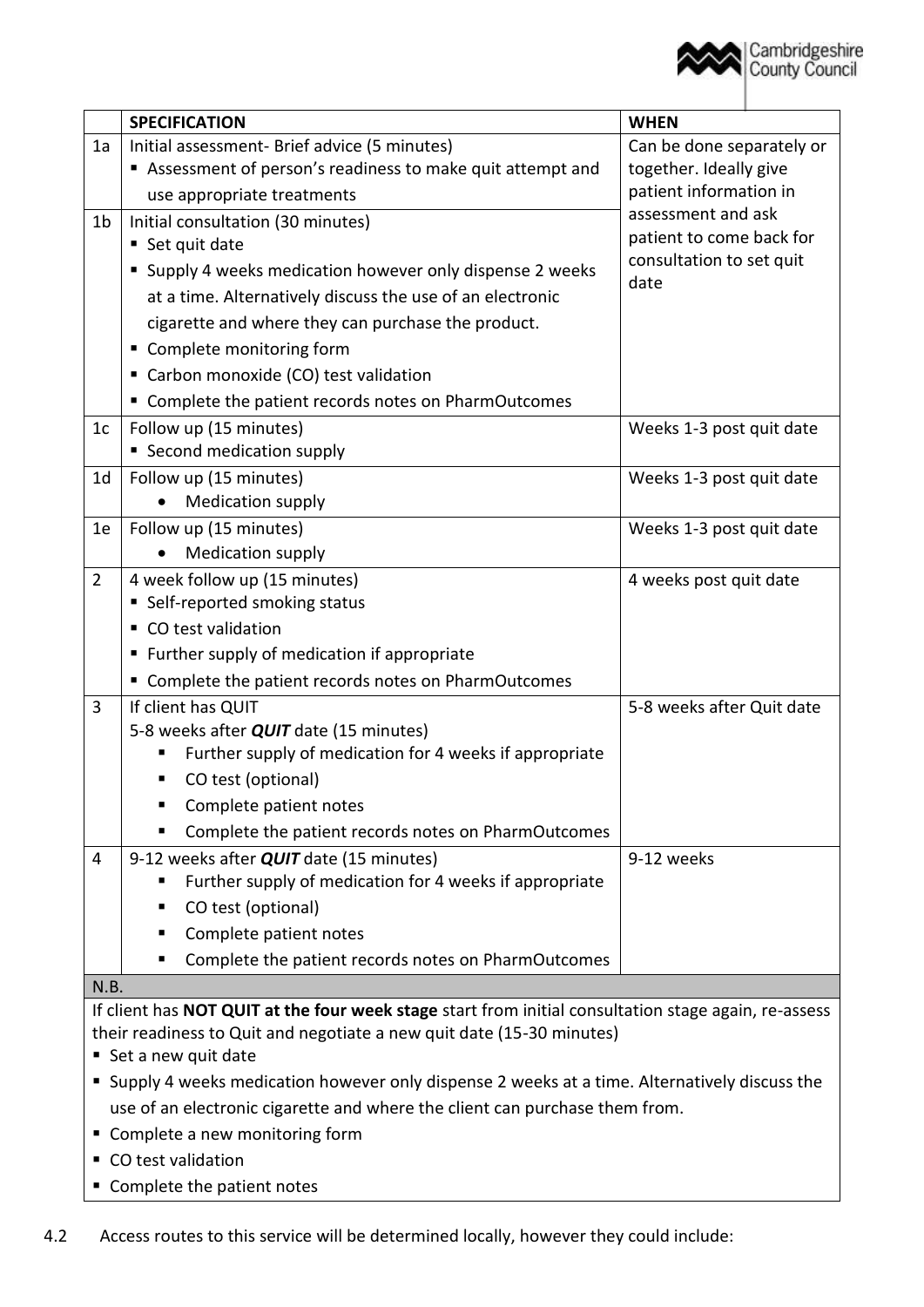

- Pharmacy referral as a result of the 'Promotion of healthy lifestyles (Public Health)' or 'Signposting' essential services
- Direct referral by the individual
- Referral by another health or social care worker
- Referral from the specialist service
- Referral via the National Referral system at the acute local hospitals
- 4.3 The *initial assessment* should include:
	- An assessment of the person's readiness to make a quit attempt
	- An assessment of the person's willingness to use appropriate treatments and the treatment programme
- 4.4 The *initial consultation* should include:
	- A carbon monoxide (CO) test and an explanation of its use as a motivational aid
	- A description of the effects of smoking and second hand smoke on children and adults
	- A description of the main benefits of stopping smoking
	- A description of the main features of tobacco withdrawal and the common barriers to quitting
	- Identify treatment options that have proved effective
	- Describe what a typical treatment programme will look like, its aims, length, how it works and its benefits
	- Maximise commitment to quit date
	- Apply appropriate support strategies to help the person stop smoking Conclude with an agreement on the chosen treatment pathway and process a prescription for their chosen stop smoking medication for 4 weeks (to be dispensed at fortnightly intervals), ensuring the person understands the on-going support, request consent to follow-up by the Advisor and monitoring arrangements, the development of a personal behaviour strategy for stopping smoking. Give personal information leaflet.
- 4.5 Evidence suggests that week's 1-4 are crucial to the success of a quit attempt, so it is recommended that the practice smoking cessation service offers as much support to the client during this time to have the greatest success i.e. face to face &/or telephone support weekly from the initial consultation to the four week follow up.
- 4.6 The *4-week follow up* should include self-reported smoking status, followed by a CO test for validation. Smokers would normally be expected to attend regular sessions and at the session 4 weeks after the quit date the client can be classed as a quitter if they have not had a puff of a cigarette at all in the past two weeks.

Although face to face consultations are considered to be the best way to engage with a client, telephone consultations, email and text messaging are also acceptable forms of communication.

- 4.7 People not wishing to initially engage or those who choose not to complete the programme may be offered appropriate health literature or referral to an alternative stop smoking service.
- 4.8 The Advisor will have the responsibility to follow up any clients failing to attend a particular session and encourage them to continue the programme. This should be in accordance to an agreed protocol.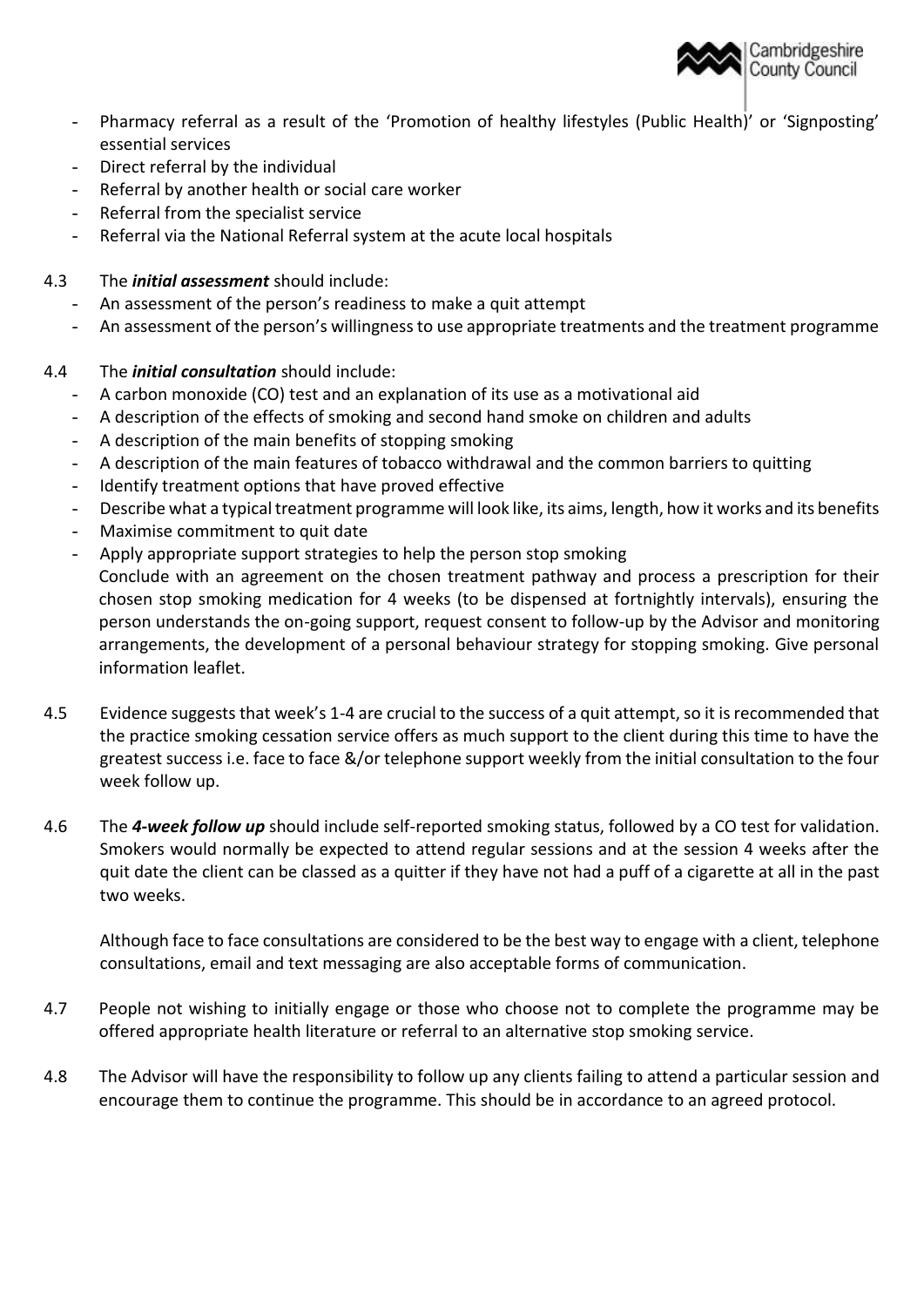

# **5. Prescribing and Supply of Nicotine Replacement Therapy (NRT) options**

- 5.1 If considered appropriate, the pharmacist may supply NRT for the initial four weeks of the treatment programme (to be dispensed every two weeks) and will advise on its use. Supply of treatment must be recorded on PharmOutcomes and client notes sheet. After the initial four weeks the client will be reassessed for a further supply of NRT and reassessed again at the eight week stage for a final prescription. Supply of NRT should be in line with the Cambridgeshire & Peterborough prescribing policy.
- 5.2 If patients are exempt from NHS prescription charges then there is no charge to the client for supply of NRT through this scheme.
- 5.3 Clients accessing the service who are not exempt from prescription charges will be required to pay one prescription charge for each product type, for every 4 week cycle of NRT supplied e.g. Nicorette patches and Nicorette gum would incur two charges. However, Nicorette 15mg patch followed by 10mg patch would incur one charge provided it is within the same month. The cost of NRT will be reimbursed to the pharmacy through PharmOutcomes.

Please note: clients on two products a month should be advised that it would be cheaper to pay their prescription charges via the NHS prepayment system.

- 5.4 Combination therapy: combination of NRT products has been shown to have an advantage over using just one product. Although most combinations are acceptable, this should be discussed and assessed on an individual basis with the client; the most common combination being the NRT patch with an oral product. Where clients are using combination therapy and are not exempt from prescription charges the client should pay one prescription charge per item for each four week supply.
- 5.6 There is not currently a mechanism to supply Zyban (Bupropion) or Champix (Varenicline) without a prescription. If the client is interested in using either of these smoking cessation treatment choices as an aid to stopping smoking they should be referred to their GP for a medical assessment, regular medication monitoring and continued prescription, you can provide them with behavioural support and the pharmacy advisor should record the details of the intervention as normal on the monitoring form and records sheet.
- 5.7 Follow up consultations, in line with NICE guidelines, should be agreed with the client and will include smoking status validation using a CO test. A further supply of NRT treatment could be made at these consultations. Consultations can be made via the telephone and a face to face appointment agreed with the client to establish a CO reading.
- 5.8 If the quit attempt is successful they should be recorded as 'Quit' at the 4 week stage. The client should be assessed on an individual basis and offered NRT for an additional 8 weeks (at 4 weekly intervals) making the total amount of NRT prescription a 12 week course. Continued use of the NRT product is proven to increase a success rate and supports the client to become smoke free long term.
- 5.9.1 If the quit attempt is not successful at the 4 week stage, the client should be recorded as 'Not Quit' and a new assessment and quit date set, where appropriate. The Department of Health have set out in the 'Monitoring Guidance' that there needs to be no set time duration between quit attempts, however the advisor should use their professional judgement when assessing the clients readiness to change before setting a new quit attempt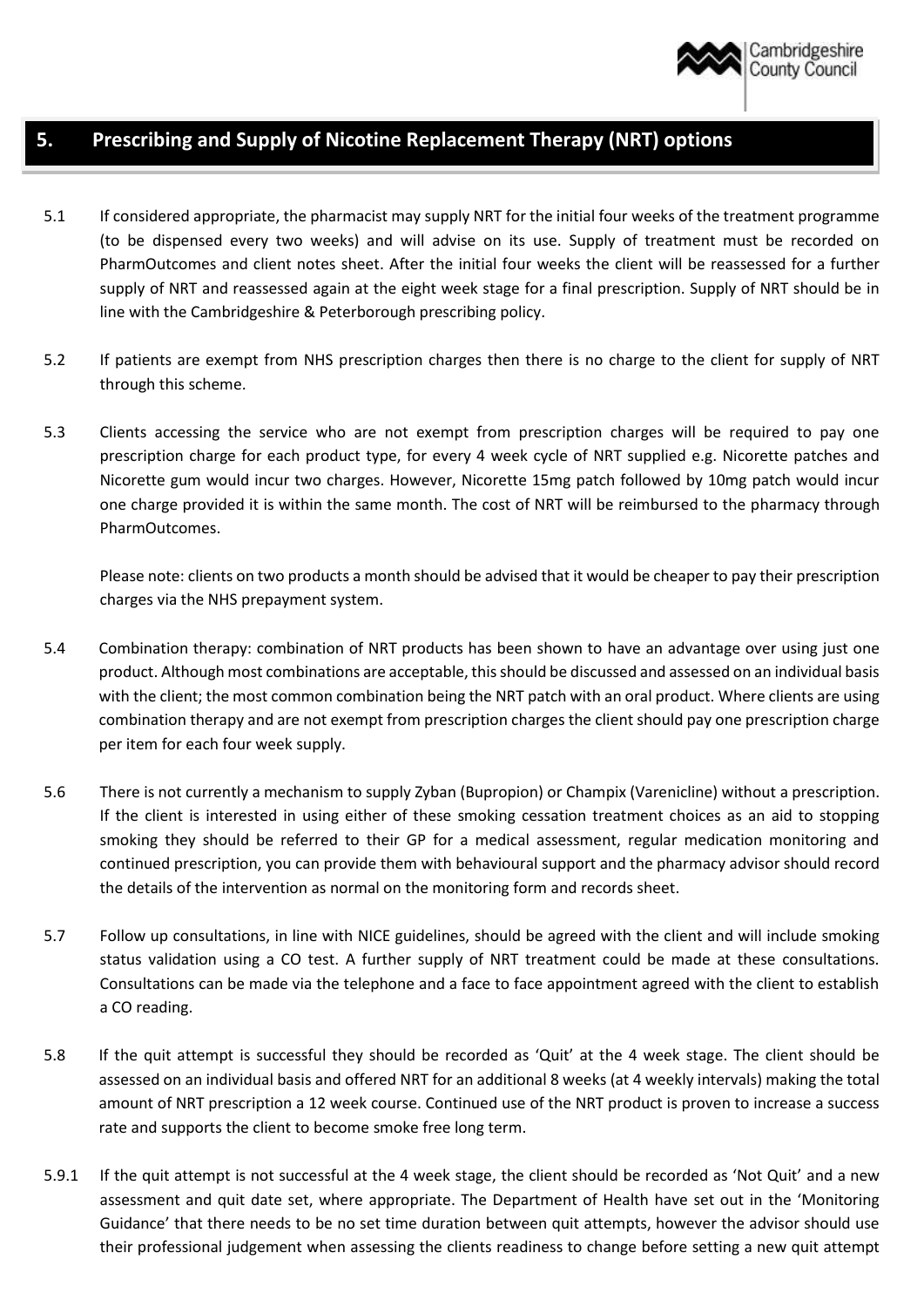

and if the client has had two failed quit attempts the client should be referred to the local stop smoking and lifestyle services.

5.9.2 In 2015 Public Health England said 'E-cigarettes are significantly less harmful to health than tobacco and have the potential to help smokers quit smoking'. Electronic-cigarettes can be an effective tool as part of the quitting journey alongside the local stop smoking service. Smokers accessing the stop smoking services can use an electronic cigarettes as part of their quit attempt but as they are not classified as a medication are not available via an NHS prescription. The clients is required to source and purchase their own electronic cigarette.

# **6. NRT Voucher scheme**

- 6.1 As part of the community pharmacy scheme service the contractor is required to dispense NRT upon receipt of a valid NRT Voucher. Clients will be receiving behavioural support from an external provider; therefore the contractor is NOT required to provide additional support.
- 6.2 Pharmacies will supply NRT on receipt of a voucher from an authorised individual as directed on the voucher. Pharmacies will confirm that the NRT has been supplied as directed and will the medication dispensed on the PharmOutcomes system provided by Cambridgeshire County Council Commissioners. The Joint Commissioning team have access to the 'Commissioners only' element of the system which doesn't contain any patient's identifiable information.
- 6.3 All clients accessing this scheme will be provided with stop smoking advice by the smoking cessation advisor completing the voucher. Pharmacies will only be required to supply the required product. Patients should be directed back to their smoking cessation advisor for further stop smoking advice or to obtain another voucher for NRT. This is also an opportunity for the Pharmacist to offer the pharmacy scheme if this option is easier for the client.
- 6.4 The EC Labelling and Leaflet Directive applies to all NRT supplied. The pack should be labelled with the following information:
	- The address of the clinical area where the supply was made
	- 'Keep out of the reach of children'
	- Directions for use
	- The name of the patient
	- Date of supply
- 6.5 If the voucher **has not** been signed by the authorised smoking cessation advisor then the supply **should not** be made and should be signposted back to their original advisor or could be signed up on the community pharmacy scheme.
- 6.6 Vouchers will be valid for two weeks from the date stated by the Smoking Cessation Advisor. Clients who present an out of date voucher should be signposted back to their original advisor or can be signed up on the community pharmacy scheme if this is a suitable programme for the client.
- 6.7 NRT supplied should be in accordance with the dispensing essential service.
- 6.8 If the directions on the voucher are not clear then the smoking cessation advisor should be contacted for clarification.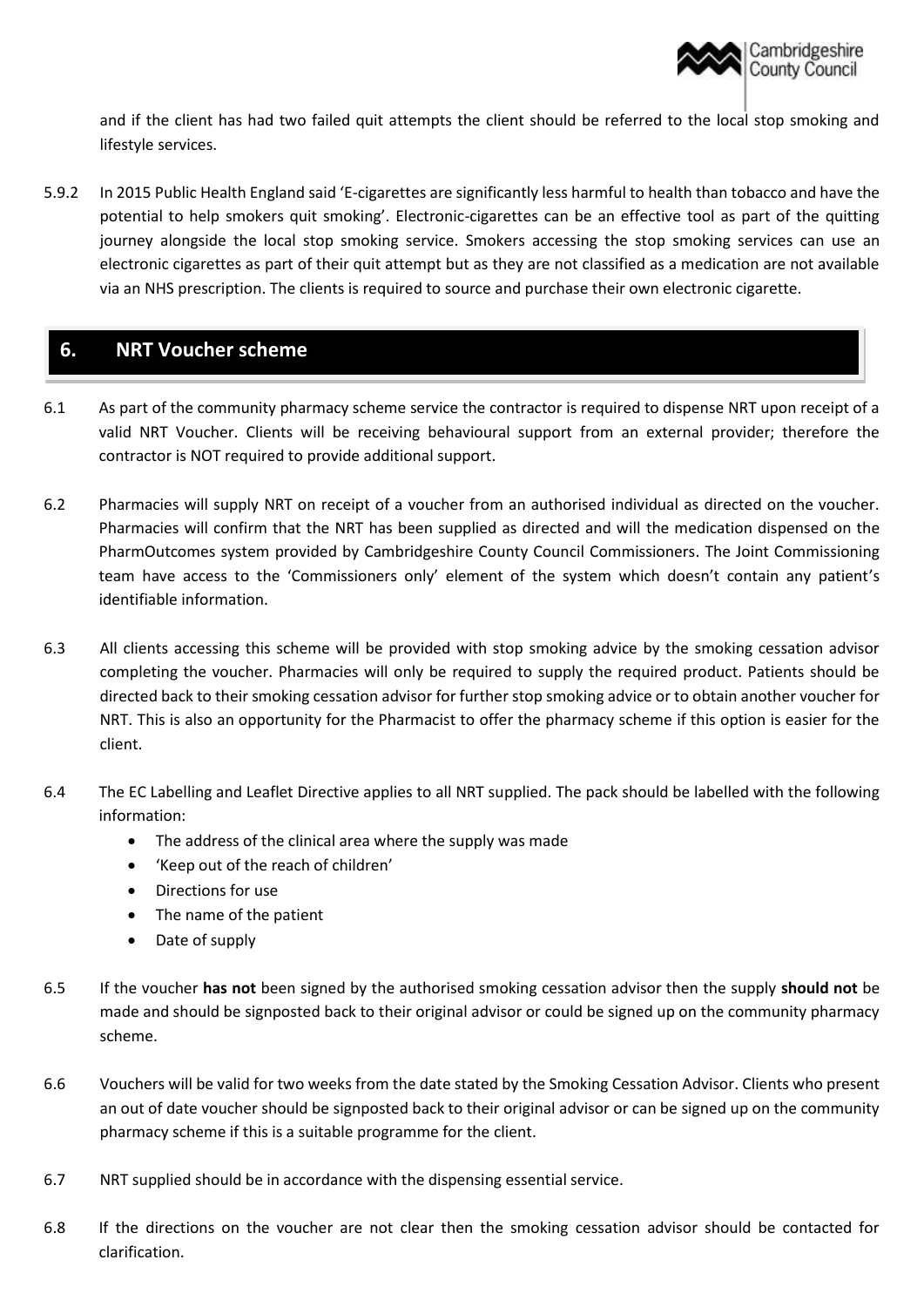

- 6.9 If patients are exempt from NHS prescription charges then there is no charge to the client for supply of NRT through this scheme. Clients accessing the service who are not exempt from prescription charges will be required to pay one prescription charge per product for each 2 week cycle of NRT supplied. The cost of NRT will be reimbursed to the pharmacy through the voucher minus any prescription charges.
- 6.10 NRT products are licensed for over 12 year olds. As of Public Health's commitment to reduce the prevalence of smoking in young people, the JCU and local stop smoking services supports the school nurse team to provide NRT products via the voucher scheme after an assessment and Fraser Competency assessment.
- 6.11 It is the Pharmacists responsibility for the treatment of the smoker and therefore he/she should only dispense the product suggested on the voucher should they deem it appropriate to do so.

# **7. Record Keeping**

- 7.1 The pharmacy should maintain appropriate records which includes detailed clinical notes via the web-based software PharmOutcomes which has been commissioned for recording all Public Health Interventions in Cambridgeshire & Peterborough. A completed record consists of the minimum data set as defined within the ´NHS smoking cessation services: service and monitoring guidance'.
- 7.2 Client record forms should be kept via PharmOutcomes following the appropriate security/Information Governance guidance. Old records should be stored in a locked cabinet and archived appropriately.
- 7.3 All monitoring detailsshould be completed, in full and the outcome at the four week stage clearly marked to avoid any delays in payment. Cambridgeshire County Council will process the service & prescription payments through the Commissioner portal of the PharmOutcomes system.
- 7.4 Data for people setting a quit date between  $1^{st}$  April 2019 and  $31^{st}$  March 2020 must be followed and accurate on the system by the 1<sup>st</sup> June 2020. Any data received after this date, for that reporting period will not be used for reporting purposes and reimbursement will not be made by Cambridgeshire County Council.
- 7.5 2019-20 reporting year begins on  $1<sup>st</sup>$  April 2019 and finishes on  $31<sup>st</sup>$  March 2020.

## **8. Advisor Absences**

-

- 8.1 Wherever possible continuity of care should be maintained.
- 8.2 If the advisor is unexpectedly unavailable for a returning client then the pharmacy staff will telephone the client(s) to offer an alternative advisor if available or cancel and rearrange any appointments.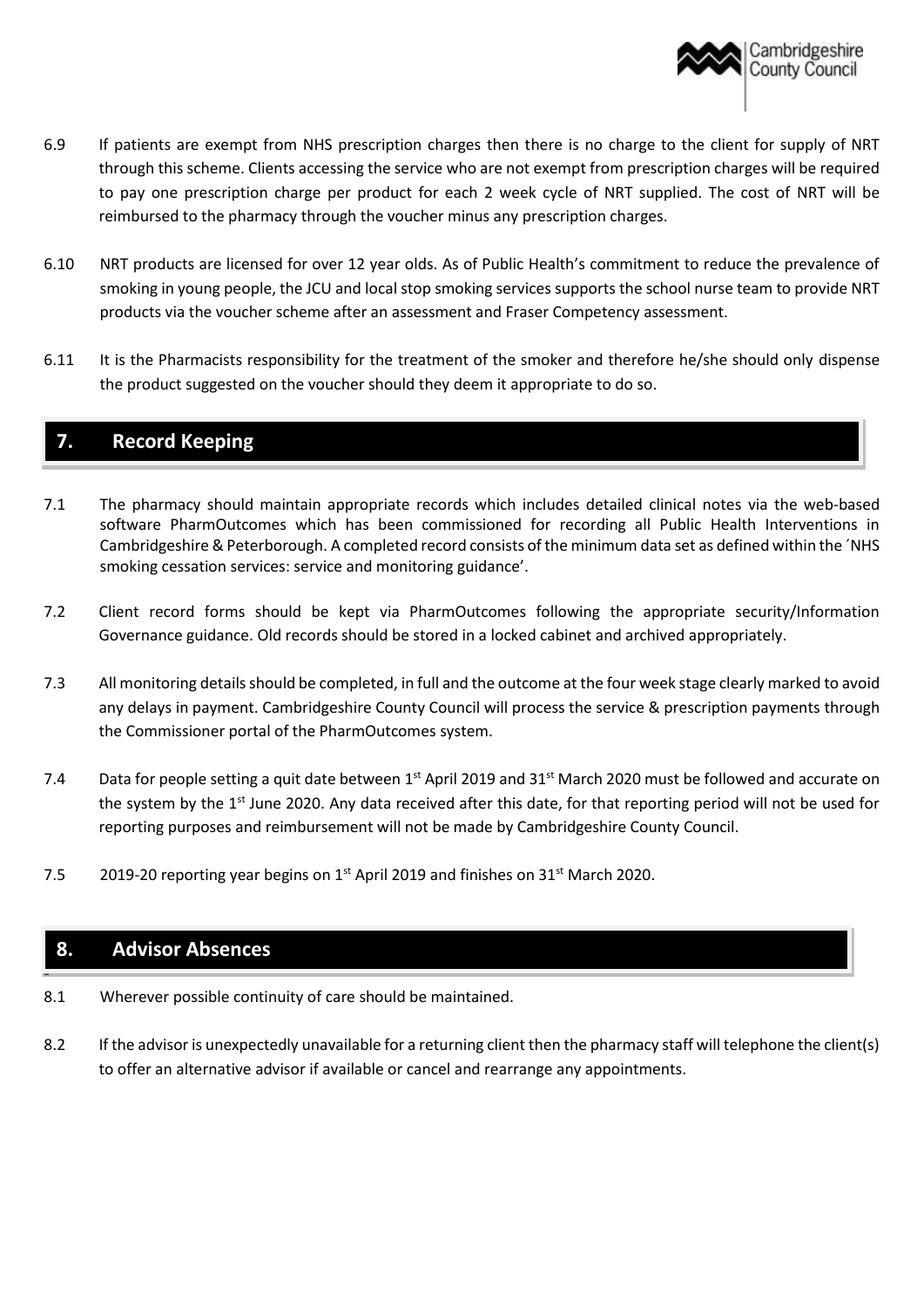

## 9. **Commissioner Responsibilities**

- 9.1 The materials and equipment required to start the service, including CO monitors and disposable mouthpieces *starter kit*, are supplied free of charge to the pharmacy by the Council's commissioned specialist stop smoking service CAMQUIT.
- 9.2 Cambridgeshire County Council reimburses the pharmacy for the cost of NRT based on information that the Pharmacy sends.
- 9.3 The Commissioner provides a platform (Pharmoutcomes) for the recording of relevant service information for the purposes of audit and the claiming of payment.
- 9.4 The Commissioner will support the promotion of the services locally, including the development of publicity materials, which pharmacies can use to promote the service to the public.
- 9.5 The Stop smoking service CAMQUIT provides details of relevant referral points which pharmacy staff can use to signpost service users who require further assistance.

## 10. **Pharmacy Responsibilities**

- 10.1 The pharmacy will complete all Public Health interventions on PharmOutcomes' web based system which has been commissioned by the Joint Commissioning Unit.
- 10.2 This outcome at four weeks should be either QUIT, NOT QUIT or LTF LOST TO FOLLOW UP. **Data quality:** There should be a strong emphasis on collecting and reporting gold standard data and should be attempted for all quit attempts. Gold standard data includes a quit rate of above 50%, Carbon monoxide monitoring above 85%, lost to follow up rate of 15% or below, and above 90% of all clients ethnicity, occupations and the medication used.
- 10.3 The pharmacy will complete PharmOuctomes for each client who is seen from weeks 5-8 and 9-12 weeks.
- 10.4 It is the Pharmacy responsibility to inform the client that at the end of the 12 week period they will have to purchase any subsequent NRT products.
- 10.5 The Pharmacy will ensure that they provide CO monitoring to all clients and it is the Pharmacy's responsibility to purchase subsequent CO monitor tubes and D pieces once the starter kit has been used. The Pharmacy is responsible for the disposal of clinical waste and infection control measures in line with their company policy.
- 10.6 The pharmacy reviews its standard operating procedures and the referral pathways for the service. The pharmacy will maintain links with local smoking cessation services to ensure that referral pathways are maintained.
- 10.7 The pharmacy can demonstrate that pharmacists and staff involved in the provision of the service have undertaken CPD relevant to this service and locally organised training provided by accredited trainers as agreed with the Commissioner including an annual Level 2 training update.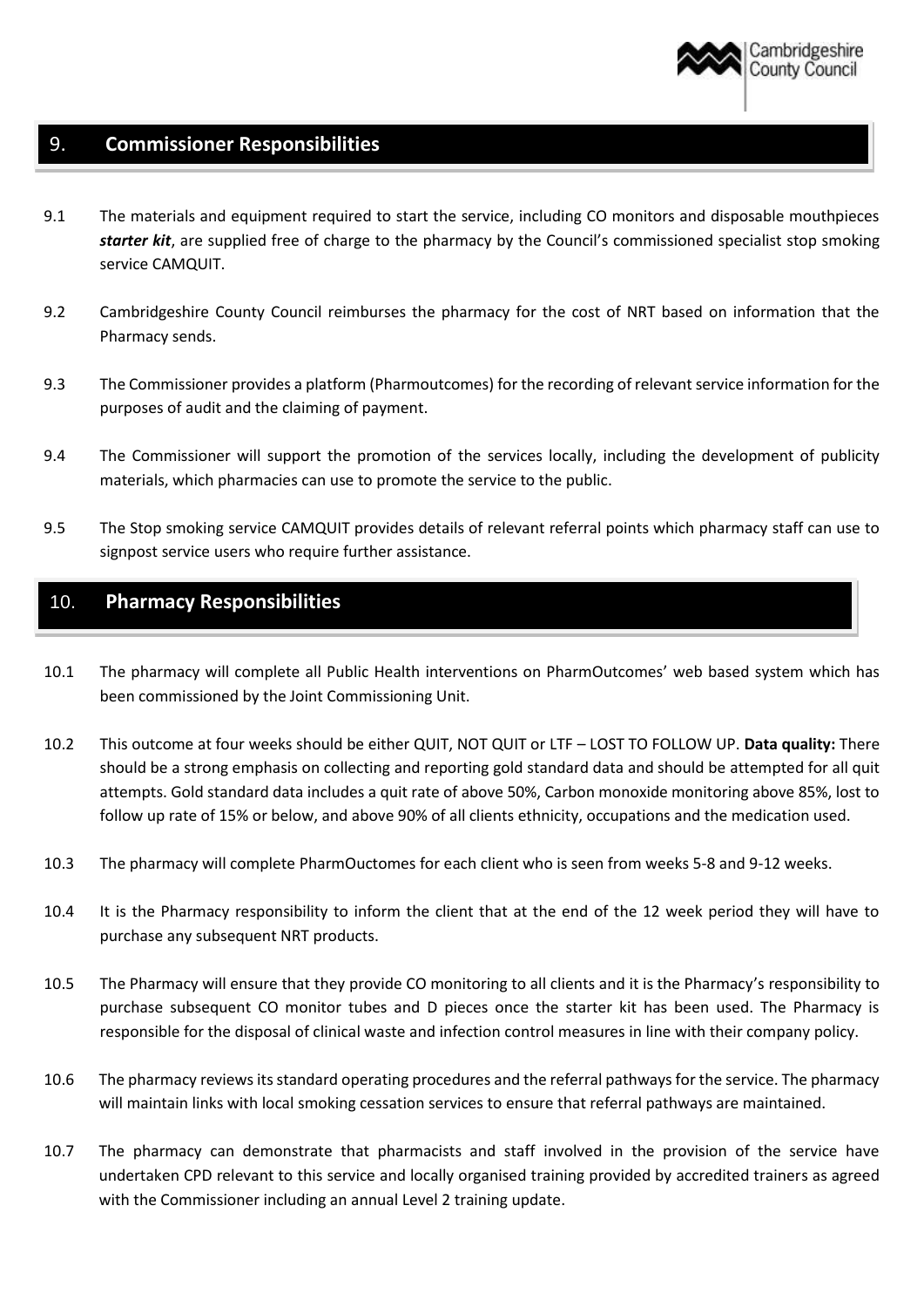

- 10.8 The pharmacy participates in an annual organised audit of service provision and quality which will be completed by Cambridgeshire County Council/JCU in partnership with the Local Pharmaceutical Committee.
- 10.9 The pharmacy co-operates with any locally agreed assessment of service user experience.
- 10.10 The pharmacy should inform the Cambridgeshire County Council and the JCU if they are no longer able to participate in the scheme due to movement of trained staff or if they no longer wish to participate in the scheme. A minimum of one month's notice period should be given to the JCU should the Pharmacy wish to terminate or temporarily put the service on hold.
- 10.11 When the client has completed their programme of support through the community pharmacy scheme and wishes to continue to receive support, the Pharmacy can offer further support or refer the client back to the CAMQUIT service who sit with the local Lifestyles Service.

# **11. Data Returns and Remuneration**

- 11.1 A finite amount of funding is available for community pharmacy provision of a smoking cessation service. Cambridgeshire County Council will regularly review provision of the service and funding available.
- 11.2 Smoking cessation data should be updated on the PharmOutcomes system each month and is based on the month that the client's quit date has been set.

Please ensure that all outcomes are complete before returning data. If it has not been possible to see the client for 4-week follow-up within the month please send in the completed form when the client has been seen and the outcome is known.

- 11.3 The fee structure for community pharmacy participation in the scheme will be:
	- a) **Payment element one:** A fee of £15 will be paid to the pharmacy for return of data on clients entering the scheme and setting a quit date\*
	- b) **Payment element two:** An additional fee of £15 will be paid to the pharmacy per successful quitter at 4 week follow up
	- c) **Payment element three:** An additional payment of £5 will be made to the pharmacy for each quit attempt whose 4 week outcome data is submitted and meets **all** 'gold standard' data requirements. This means that it must be a CO verified quit with the following data recorded; ethnicity, socioeconomic status and pharmacotherapy used.
	- d) **Payment element four:** Pharmacies will be paid £2.50p for each NRT product dispensed on receipt of voucher.
	- Pharmacies will be reimbursed for NRT supplied at drug tariff cost, set for the financial year as per the BNF values on 1<sup>st</sup> April 2019. Tariff costs will be reviewed and renewed on an annual basis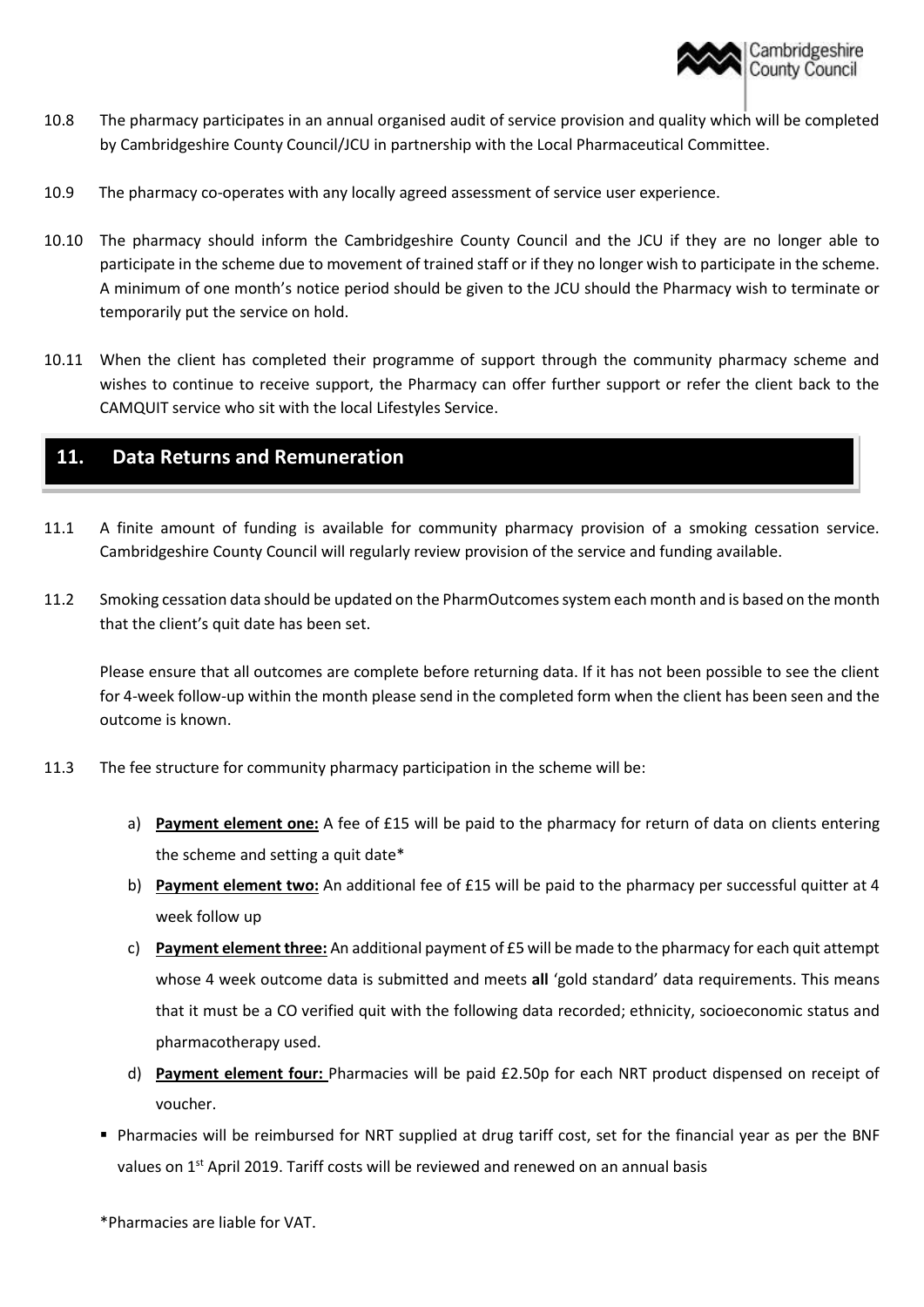

Payments for element two-four (data regarding a client's quit attempt and prescription) will be processed once Public Health Commissioning Unit receive monitoring data from the Pharmoutcomes. .

11.5 Reimbursement: The estimated cost of supply of Nicotine Replacement Therapy linked to this programme is based on the Drug Tariff set for the financial year as per the BNF values on 1st April 2019. Tariff costs will be reviewed and renewed on an annual basis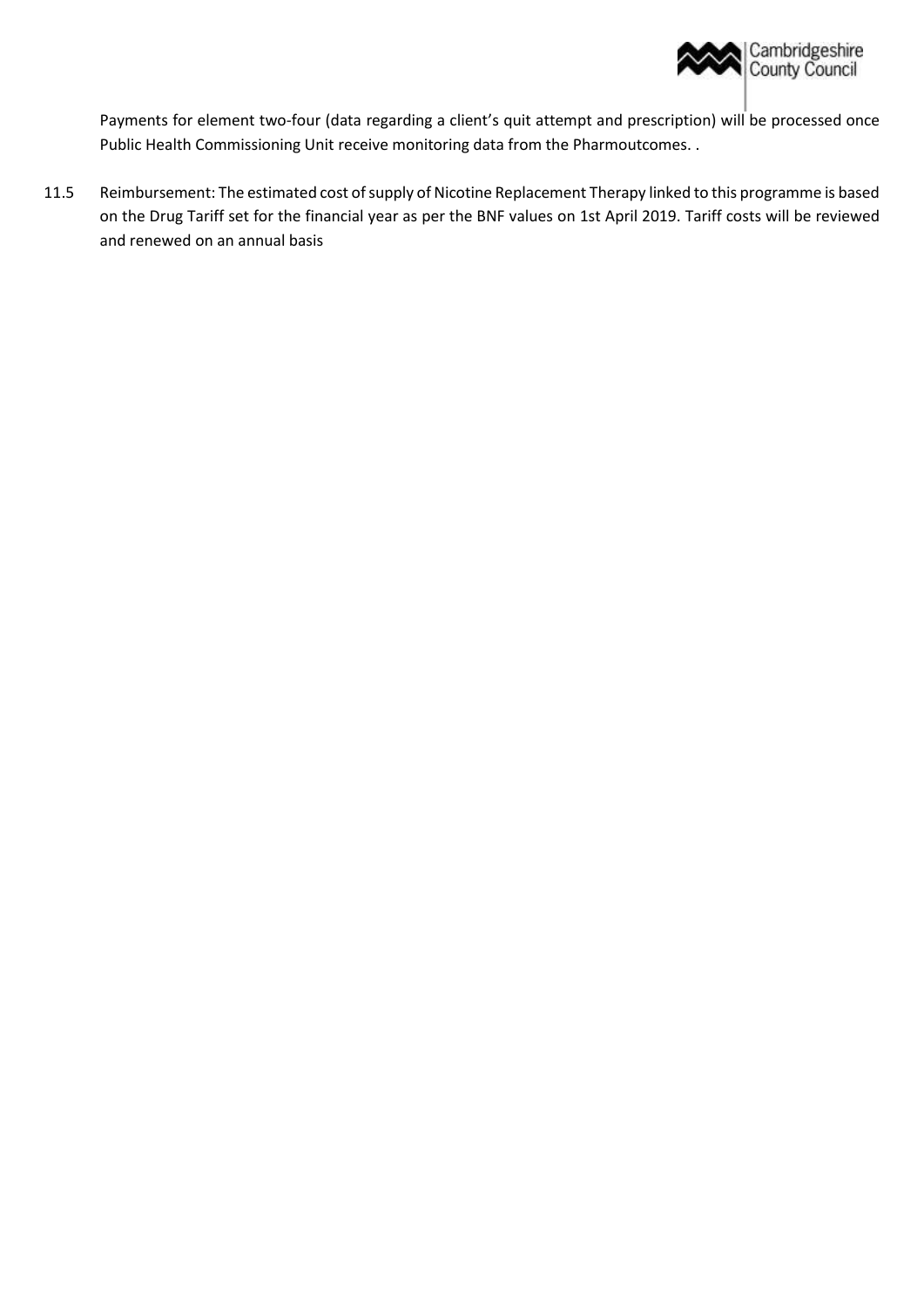

## **Appendix 1- Smoking Cessation voucher NRT VOUCHER FOR COMMUNITY PHARMACY SUPPLY**

**CLIENT: Please take this form to a participating pharmacy (see below) within TWO WEEKS of initial consultation to obtain your NRT product and complete the prescription charge/exemption information overleaf.**

#### **SMOKING ADVISOR: Please complete fully and void products not required.**

| <b>Client name:</b>                                   |                    |                                           | Advisor name (please print):        |                                                              |                                                        |
|-------------------------------------------------------|--------------------|-------------------------------------------|-------------------------------------|--------------------------------------------------------------|--------------------------------------------------------|
| <b>Client address:</b>                                |                    |                                           | <b>Advisor signature:</b>           |                                                              |                                                        |
| Postcode:                                             |                    |                                           |                                     |                                                              |                                                        |
| <b>Prescription exemption code</b><br>(if applicable) |                    | Date:                                     | <b>Contact number:</b>              |                                                              |                                                        |
| <b>Void products</b><br>NOT to be<br>prescribed       | <b>Product</b>     | <b>Dose</b>                               | 2 weeks<br>supply                   | <b>State</b><br>prescription<br>charge paid if<br>applicable | <b>Brand (to be</b><br>completed by<br>pharmacy staff) |
| $\Box$                                                | Patch 16 hour      | 25mg □15mg □ 10mg □                       | 14 口                                |                                                              |                                                        |
| $\Box$                                                | Patch 24 hour      | $21mg \square 14mg \square$ 7mg $\square$ | 14 口                                |                                                              |                                                        |
| $\Box$                                                | Gum                | 4mg $\Box$<br>$2mg \Box$                  | $2 \times 105$<br>$2 \times 96$     |                                                              |                                                        |
| $\Box$                                                | Mini Lozenge       | 4mg $\Box$<br>1.5mg $\Box$                | $4 \times 60$                       |                                                              |                                                        |
| $\Box$                                                | Cools Lozenge      | 2mg $\Box$<br>4mg $\Box$                  | $3 \times 80$                       |                                                              |                                                        |
| $\Box$                                                | Lozenge            | $2mg \Box$<br>4mg $\Box$                  | $4 \times 96$<br>$2 \times 96$      |                                                              |                                                        |
| $\Box$                                                | Inhalator          | 15mg□                                     | $3 \times 36 \Box$<br>$4 \times 20$ |                                                              |                                                        |
| $\Box$                                                | Mouth spray        | 1mg $\Box$                                | 3 x duo packs □                     |                                                              |                                                        |
| $\Box$                                                | <b>Oral Strips</b> | 2.5mg $\Box$                              | $4 \times 60$ $\Box$                |                                                              |                                                        |
| $\Box$                                                | Micro tablet       | $2mg \Box$                                | 5 x 105 □                           |                                                              |                                                        |
| $\Box$                                                | Nasal Spray        | 0.5mg                                     | 5 units $\Box$                      |                                                              |                                                        |

**Note to pharmacist from advisor**

**PHARMACY STAFF: Please supply NRT as directed above, add the brand of product/s dispensed, complete the information below and return the voucher for payment.**

| <b>Pharmacist signature:</b> | Date:                                                                                                                                        |
|------------------------------|----------------------------------------------------------------------------------------------------------------------------------------------|
| Pharmacy name/address/stamp: | Please return completed forms to:<br>Camquit<br><b>Cambridgeshire County Council</b><br>Box No CC1318<br>Castle Court<br>Cambridge<br>CB30AP |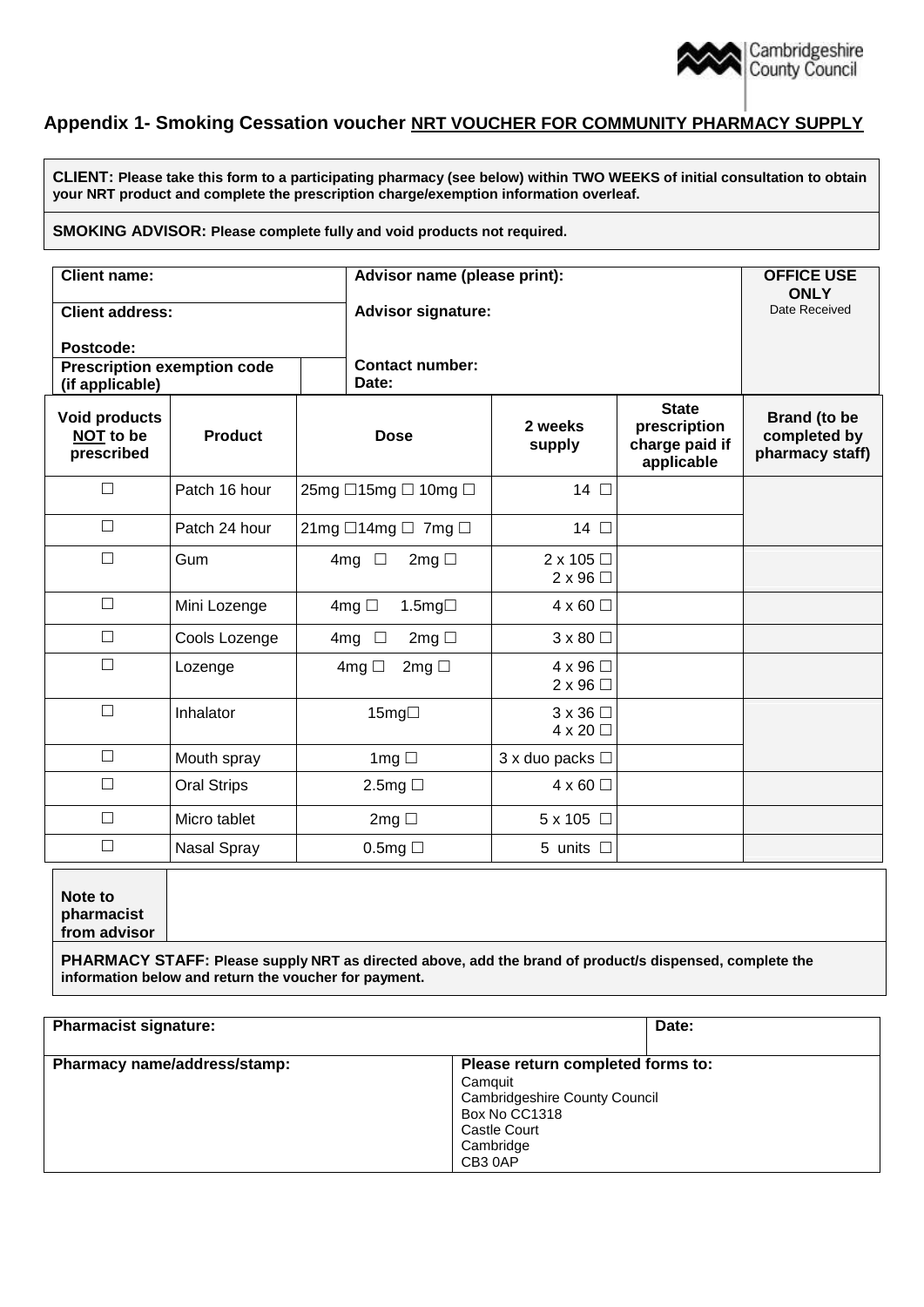I confirm that the NRT requested above was supplied to the above client.

| <b>To the client:</b> Patients who don't have to pay must fill in parts 1 and 3. Those who pay must fill in parts 2 and 3. |                                                                                                                                                                                                                                                                                                                                                                                                                                                                                                                                                                                         |  |  |  |
|----------------------------------------------------------------------------------------------------------------------------|-----------------------------------------------------------------------------------------------------------------------------------------------------------------------------------------------------------------------------------------------------------------------------------------------------------------------------------------------------------------------------------------------------------------------------------------------------------------------------------------------------------------------------------------------------------------------------------------|--|--|--|
| Part 1                                                                                                                     | The patient doesn't have to pay because he/she:                                                                                                                                                                                                                                                                                                                                                                                                                                                                                                                                         |  |  |  |
| ⊓<br>A                                                                                                                     | Is under 16 years of age                                                                                                                                                                                                                                                                                                                                                                                                                                                                                                                                                                |  |  |  |
| в<br>⊓                                                                                                                     | Is 18 years of age and in full-time education                                                                                                                                                                                                                                                                                                                                                                                                                                                                                                                                           |  |  |  |
| ⊓<br>С                                                                                                                     | Is 60 years of age or over                                                                                                                                                                                                                                                                                                                                                                                                                                                                                                                                                              |  |  |  |
| D<br>П                                                                                                                     | Has a valid maternity exemption certificate                                                                                                                                                                                                                                                                                                                                                                                                                                                                                                                                             |  |  |  |
| ⊓<br>Е                                                                                                                     | Has a valid medical exemption certificate                                                                                                                                                                                                                                                                                                                                                                                                                                                                                                                                               |  |  |  |
| F<br>⊓                                                                                                                     | Has a valid prescription prepayment certificate                                                                                                                                                                                                                                                                                                                                                                                                                                                                                                                                         |  |  |  |
| □<br>G                                                                                                                     | Has a War Pension exemption certificate                                                                                                                                                                                                                                                                                                                                                                                                                                                                                                                                                 |  |  |  |
| □<br>L                                                                                                                     | Is named on a current HC2 charges certificate                                                                                                                                                                                                                                                                                                                                                                                                                                                                                                                                           |  |  |  |
| н<br>⊓                                                                                                                     | Gets Income Support (IS)*                                                                                                                                                                                                                                                                                                                                                                                                                                                                                                                                                               |  |  |  |
| Κ<br>⊓                                                                                                                     | Gets Income-based Jobseeker's Allowance (JSA (IB))*                                                                                                                                                                                                                                                                                                                                                                                                                                                                                                                                     |  |  |  |
| ⊓<br>М                                                                                                                     | Is entitled to, or named on, a valid NHS Tax Credit Exemption Certificate*                                                                                                                                                                                                                                                                                                                                                                                                                                                                                                              |  |  |  |
| S                                                                                                                          | Has a partner who gets Pension Credit guarantee credit (PCGC)*                                                                                                                                                                                                                                                                                                                                                                                                                                                                                                                          |  |  |  |
| * If benefit or tax credit is paid to your partner or someone else for you, give their details here:                       |                                                                                                                                                                                                                                                                                                                                                                                                                                                                                                                                                                                         |  |  |  |
| <b>Declaration</b><br>For patients who do not<br>have to pay                                                               | I declare that the information I have given on this form is correct and complete. I understand that if<br>it is not, appropriate action may be taken. I confirm proper entitlement to exemption. To enable the<br>NHS to check I have a valid exemption and to prevent and detect fraud and incorrectness, I<br>consent to the disclosure of relevant information from this form to and by the NHS Business<br>Services Authority, the NHS Counter Fraud and Security Management Service, the Department for<br>Work and Pensions and Local Authorities.<br>Now sign and fill in Part 3 |  |  |  |
| Part 2                                                                                                                     | £<br>I have paid<br>Now sign and fill in Part 3                                                                                                                                                                                                                                                                                                                                                                                                                                                                                                                                         |  |  |  |
| Part 3                                                                                                                     | Cross ONE box<br>patient's representative $\square$<br>I am the patient $\square$                                                                                                                                                                                                                                                                                                                                                                                                                                                                                                       |  |  |  |
| Sign here:                                                                                                                 | Date                                                                                                                                                                                                                                                                                                                                                                                                                                                                                                                                                                                    |  |  |  |

٦

# **PRESCRIPTION CHARGE/EXEMPTION INFORMATION**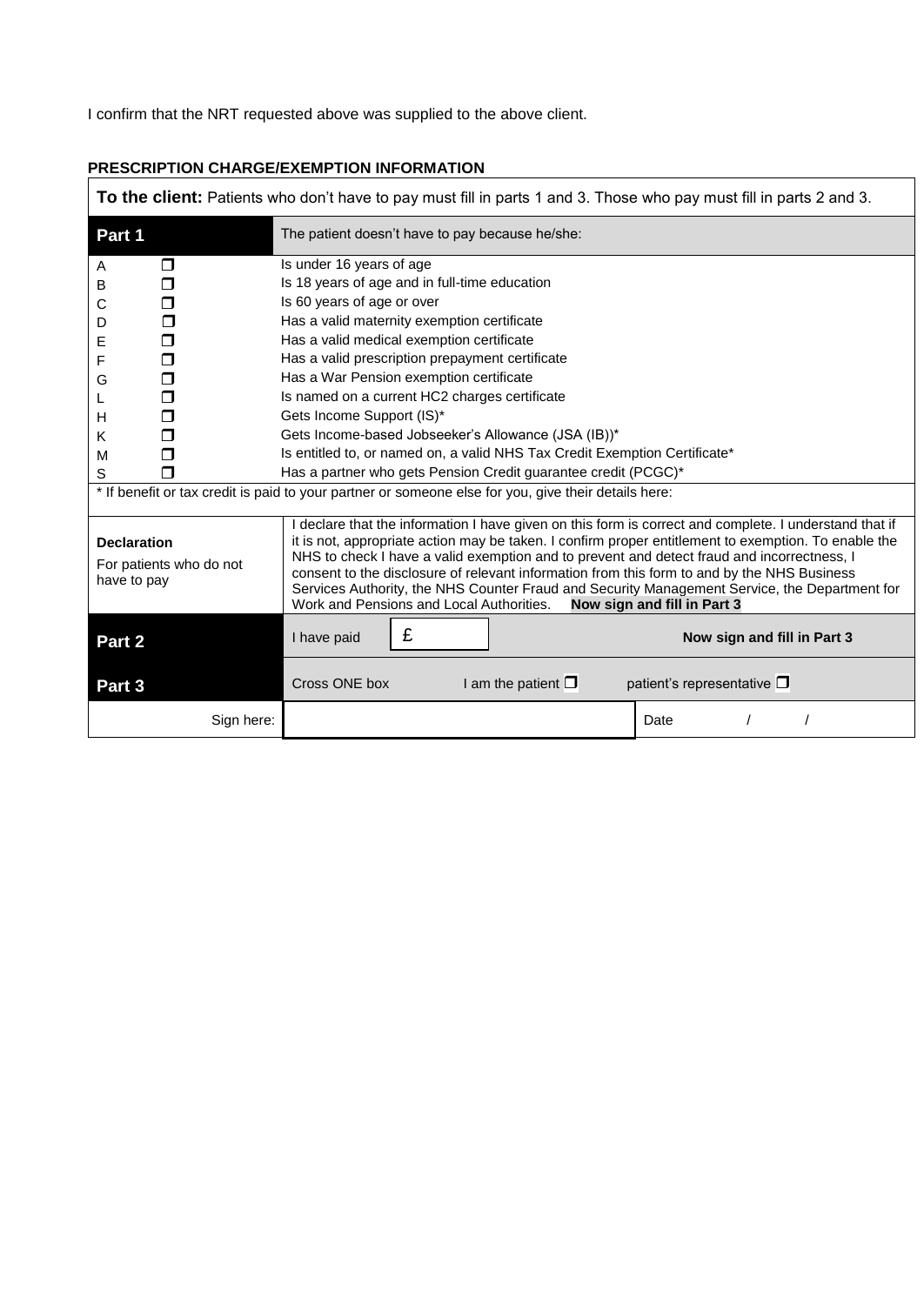# **Appendix 2-Smoking Cessation Service Data Quality Information Sheet**

#### Definitions

#### Smoked product

Any product that contains tobacco and produces smoke is a smoked product, including cigarettes (hand-rolled or tailormade), cigars and pipes. Pipes include shisha, hookah, narghile and hubble-bubble pipes.

#### Smokeless product

There is evidence to show that the use of smokeless tobacco products (e.g. chewing tobacco, paan, khat) can have negative health effects, including oral cancers. There is some evidence to suggest that behavioural support can be effective.

#### Quit date

Date a smoker plans to stop smoking altogether with support from a stop smoking adviser as part of an NHS-assisted quit attempt.

#### Self-reported four-week quitter

A treated smoker whose quit status at four weeks from their quit date (or within 25 to 42 days of the quit date) has been assessed either face-to-face or by telephone, text, or email

#### Carbon monoxide-verified four-week quitter

A treated smoker whose Co reading is assessed 28 days from their quit date (-3 or + 14 days) and whose Co reading is less than 10ppm. The -3 or +14 day rule allows for cases where it is impossible to carry out a face-to-face follow-up at the normal four-week point (although in most cases it is expected that follow-up will be carried out at four weeks from the quit date). This means that follow-up must occur 25 to 42 days from the quit date (Russell Standard). Co-verification should be conducted face-to-face and carried out for at least 85% of self-reported four-week quitters.

#### Not Quit at four weeks

A treated smoker who has set a date to stop smoking and when monitored within 25 to 42 days of the quit date has smoked within the past two weeks. This outcome can be assessed by self-report or confirmed with a Carbon monoxide verification test.

#### Lost to follow-up (LTFU)

A treated smoker who cannot be contacted either face to face or via telephone, email, letter or text following three attempts to contact at different times of day, at four weeks from their quit date (or within 25 to 42 days of the quit date). The four-week outcome for this client is unknown and should therefore be recorded as LTFU on the monitoring form. NHS Cambridgeshire LES agreements do not pay for patients who are lost to follow up.

#### Not completed data

A client who has received an intervention and set a quit date but there is missing data or no clear outcome at four weeks.

#### Target

This is the providers' target of the total number of people who have set a date to stop smoking and have stopped (quit) when monitored at the four week stage.

#### Performance %

This is the total % of achievement against the target set, e.g. target= 50 quitters, current quitter total 25 would be 50% of target.

#### Success rate

Is the total number of people who have set a date to stop smoking and have stopped smoking at four weeks: set quit date total – quit. E.g. 30 people set a quit date and 15 were quit at four weeks would be 50% success rate.

#### CO verified %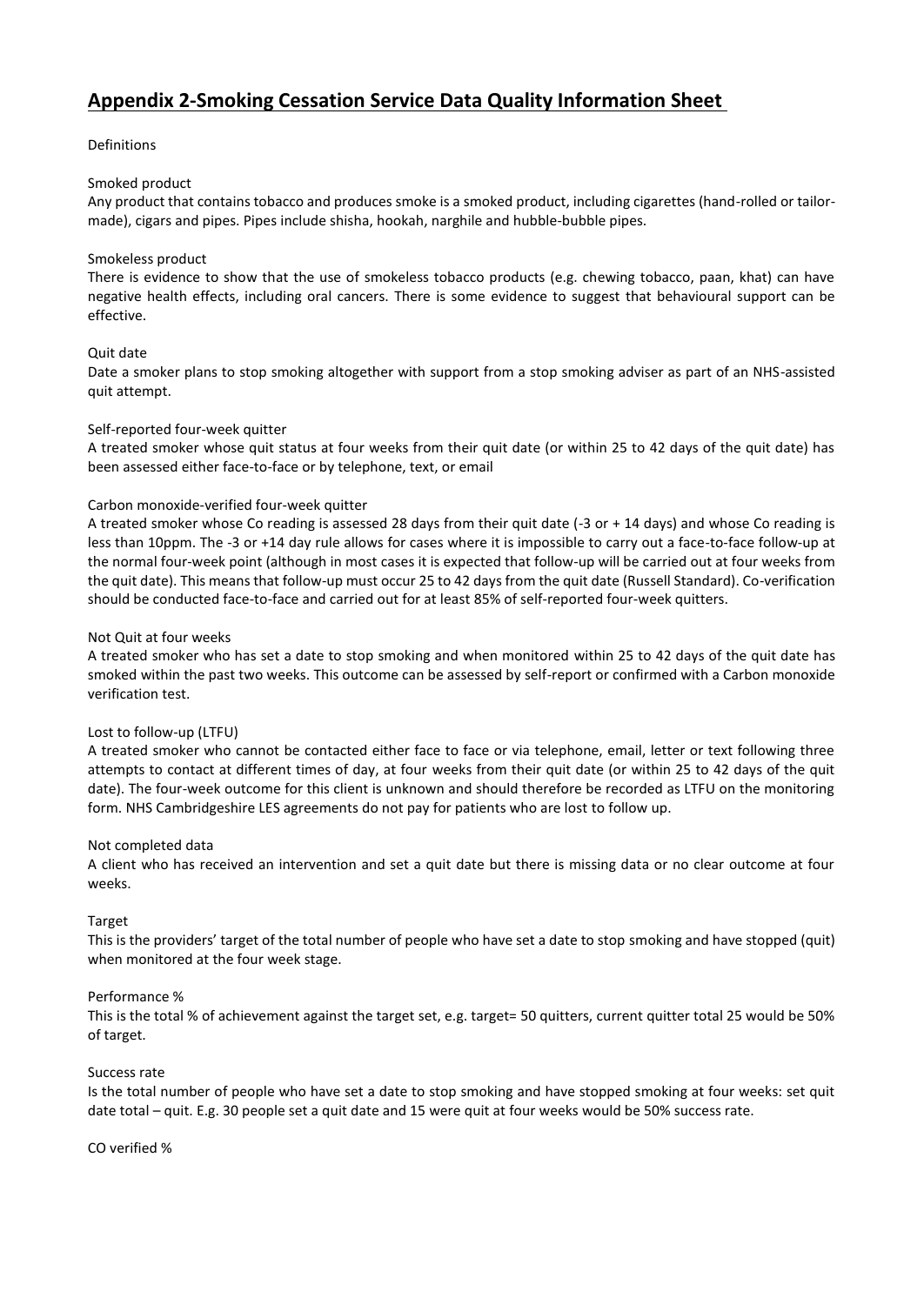This is the total % of people who have had a carbon monoxide test recorded out of the total number of people who have been recorded at Quit when monitored at the four week stage e.g. total number of people who were recorded as quit 20 and of these people 5 had a carbon monoxide test completed= 25% co verified.

#### Explanations

#### Why Do We Record Occupation?

Reducing health inequalities is a public health priority. Routine and Manual (R&M) workers have higher smoking prevalence than general population and it is important that we target priority population groups, as well as the general population, to contribute toward a reduction in health inequalities.

Recording occupation also helps service mapping and the development and delivery of the Cambridgeshire service in the future, as well as actually helping you as an advisor to understand and guide your client appropriately. *Please note:*

If you are recording 'occupation' on a GP surgery template please first try to type in the generic name of the persons job i.e. chef or cleaner, and this should bring up a shorter picking list to choose from. Please try and avoid leaving it blank or unable to code.

- 1. Unemployed A client is classified as long term unemployed if they have currently been unemployed for one year or more. If unemployed for less than a year last known occupation should be used for classification
- 2. Home Carer i.e. looking after children, family or home
- 3. Self Employed If a client is self-employed please use the flowchart below to determine classification
- 4. Unable to Code If you are still unable to establish this, please record as unable to code

| <b>Managerial and Professional</b>      | <b>Intermediate Occupations:</b>       | <b>Routine and Manual Occupations:</b> |  |
|-----------------------------------------|----------------------------------------|----------------------------------------|--|
| <b>Occupations:</b>                     |                                        |                                        |  |
|                                         | Administrator                          | <b>Bartender</b>                       |  |
| Academic                                | <b>Bank Clerk</b>                      | Fitter                                 |  |
| Accountant                              | Call centre agent                      | Caretaker                              |  |
| Artist                                  | Clerical worker                        | Catering assistant                     |  |
| Athlete/sportsperson                    | Electrician                            | Cleaner                                |  |
| Civil/mechanical engineer               | Gardener                               | Farm worker                            |  |
| Consultant                              | Inspector                              | <b>HGV</b> driver                      |  |
| Doctor/medical practitioner             | Nursery auxiliary                      | Labourer                               |  |
| Lawyer                                  | Office clerk                           | Machine operative                      |  |
| Musician                                | Plumber                                | Messenger                              |  |
| <b>Nurse</b>                            | Receptionist                           | Packer                                 |  |
| Police officer                          | Secretary                              | Porter                                 |  |
| Physiotherapist                         | Shop manager                           | Postal worker                          |  |
| Scientist                               | Train driver                           | Printer                                |  |
| Senior manager                          |                                        | Sales assistant                        |  |
| Social worker                           | skilled technical or craft occupations | Security guard                         |  |
| Software engineer                       |                                        | Sewing machinist                       |  |
| Solicitor                               |                                        | Van driver                             |  |
| Teacher                                 |                                        | Waiter/waitress                        |  |
| Welfare officer                         |                                        |                                        |  |
|                                         |                                        |                                        |  |
| those usually responsible for planning, |                                        |                                        |  |
| organising and coordinating work or     |                                        |                                        |  |
| finance                                 |                                        |                                        |  |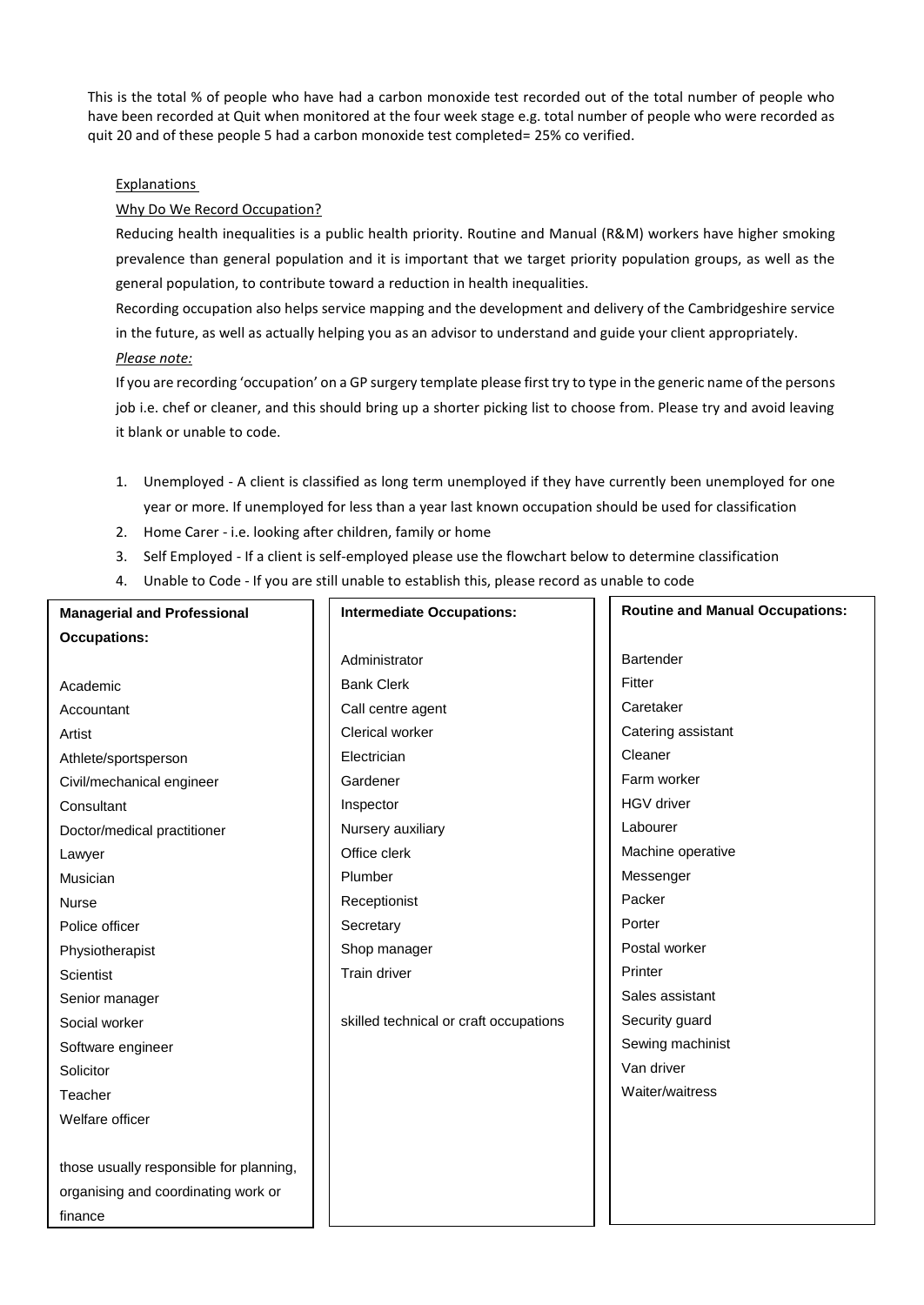Recording ethnicity is important as some black and minority ethnic (BME) communities have high smoking prevalence rates compared with the general population. Recording ethnicity also helps service mapping and the development and delivery of the Cambridgeshire service in the future, as well as actually helping you as an advisor to understand and guide your client appropriately.

#### Why Record Pharmacotherapy?

So that we can know which pharmacotherapies are most commonly used and which are the most effective in helping people stop smoking. It is also an important indicator of data quality and we request that you do record this and that it is not added as free text.

#### Why Record Carbon Monoxide Levels?

CO verification rates are an important marker of data quality, and should be carried out on all adult smokers to provide a pre-quit and post quit level. Recording carbon monoxide levels is an excellent way to motivate people during a quit attempt. The Government have requested that service achieve at least 85% CO recording for four week quitters. Please contact the service if you need support with your Carbon Monoxide Monitor.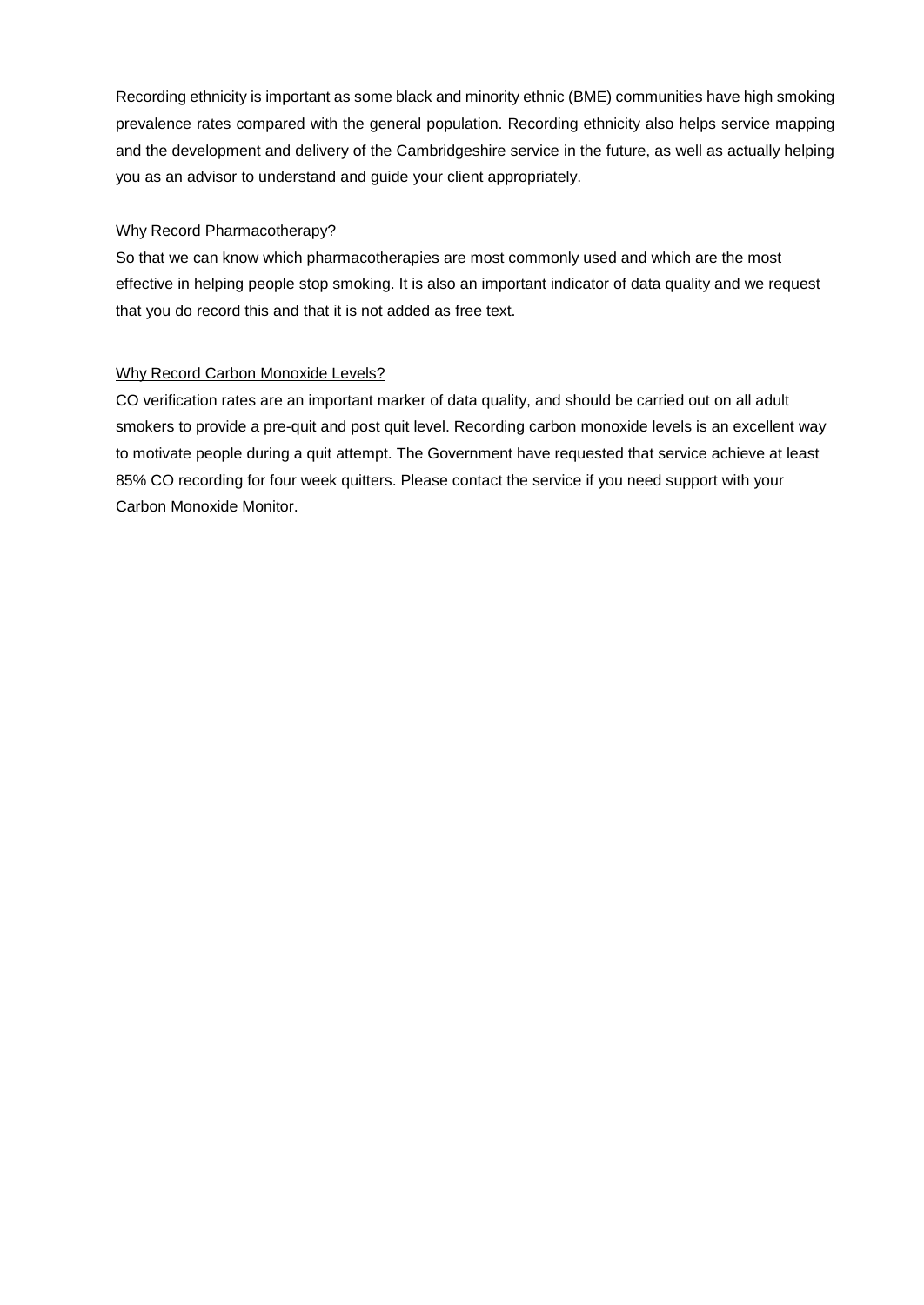**Appendix 3- Prescribing Guidance for Smoking Cessation Treatment Programmes**

# **CAMBRIDGESHIRE & PETERBOROUGH STOP SMOKING SERVICE'S**

# **Stop Smoking Pharmacological Products Guidance**

## **This guidance is for use by**

Cambridgeshire Stop Smoking Service (CAMQUIT), Healthy Peterborough Stop smoking Service, GP Practices, Pharmacies participating in the Community Pharmacy Stop Smoking Service and Cessation advisors who have received specialist training through the Cambridgeshire or Peterborough services (such as those based within the School Nursing teams -Cambridgeshire only)**.**

## **Purpose**

The purpose of the Stop Smoking Pharmacological Products Guidance is to ensure consistency and cost effectiveness across Cambridgeshire and Peterborough in the approach taken to advising and supporting people who wish to stop smoking, improving the clinical and cost effectiveness of prescribed medicines and reducing medicines wastage.

## **Summary**

**Helping an individual to stop smoking requires understanding their lifestyle and personal preferences. It is therefore important to provide a choice of interventions, accompanied by supporting information regarding relative chances of success, possible side effects and ease of access.**

Clients will be seen initially at their GP surgery (if there is a level 2 stop smoking advisor), Cambridgeshire or Peterborough Stop Smoking Services, the Community Pharmacy, through the school nursing team or community based level 2 smoking cessation advisor where they will be given behavioural support and advice regarding stopping smoking.

Clients should be assessed carefully with regard to their motivation to quit smoking using a nicotine dependence assessment tool and assessment of readiness to quit tool. If their level of motivation to quit is not sufficiently high then the client should be given appropriate information and advised to make a further appointment when they feel they may be ready to make a serious attempt to quit or should be followed up by a stop smoking advisor.

If the individual is ready to make a serious attempt to quit smoking then the following approach should be taken:

A full discussion should take place and should include information on the standard treatment 12 week programme, setting a quit date and medication options and ongoing support. This may include the use of pharmacotherapies that are available to the client to help them quit smoking using the protocols below.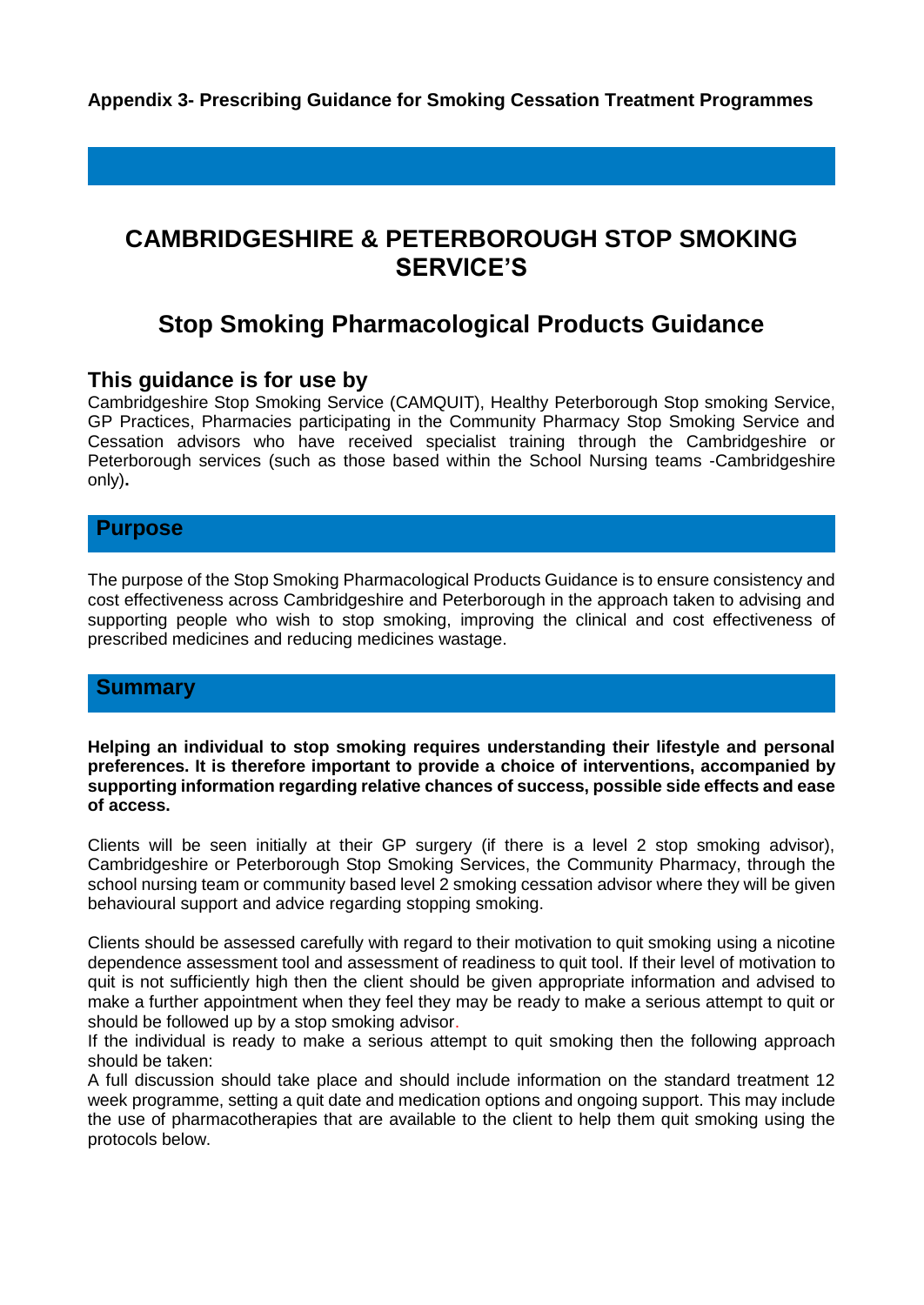#### **CAUTION:**

**Clinicians should be aware of the possible emergence of significant depressive symptoms in patients undergoing a stop smoking attempt with or without pharmacotherapy, and should advise patients accordingly.**

**The MHRA has recommended that varenicline should be discontinued immediately if agitation, depressed mood, suicidal thoughts/behaviour or other changes in behaviour are observed.**

If the decision is taken that pharmacotherapy is necessary, then the initial treatment option should be chosen by the patient based on information provided by the stop smoking advisor through their assessments and consultations. This should consist of a product that meets the needs and lifestyle of the client in order to increase adherence to the programme and to increase long term success. This should be used in conjunction with formal counselling, advice and support from the stop smoking advisor.

All smokers should be given the optimum chance of success in any given quit attempt. Licenced pharmacotherapy, currently nicotine replacement therapy (NRT), Champix (varenicline) and Zyban (bupropion) should all be made widely available in combination with intensive behavioural support as equal first-line treatment (where clinically appropriate)<sup>1</sup>

#### **First Line Therapy choices:**

1

- a) NRT product + Behavioural counselling
- b) A combination of two NRT products + Behavioural counselling (e.g. a baseline patch the strength of which is suitable to the level of cigarette usage and an additional product such as lozenges, gum, inhalator, spray, thins or microtabs for occasional use).
- c) Varenicline (Champix) + Behavioural counselling
- d) Bupropion (Zyban) + Behavioural counselling

#### **The following should be noted carefully:**

A combination of NRT products (combination therapy) has been shown to have an advantage over using just one product. It is also considered cost-effective. Stop smoking service providers should therefore routinely offer clients combination therapy whenever appropriate.

Combinations of NRT with Varenicline (Champix®) or Bupropion (Zyban®) should **NOT** be offered. There is no evidence available for the use of NRT in combination with Varenicline or Bupropion Hydrochloride.

Varenicline and Bupropion are only available on prescription and it is at the discretion of the individual prescriber whether a request to prescribe is agreed to.

Combining behavioural support with pharmacotherapy increases a smoker's chances of successfully quitting by up to  $35\%^2$ .

Stop Smoking medications approved by  $NICE<sup>3</sup>$  are NRT, Varenicline (Champix®) and Bupropion (Zyban®).

<sup>&</sup>lt;sup>1</sup> [http://www.ncsct.co.uk/usr/pub/LSSS\\_service\\_delivery\\_guidance.pdf](http://www.ncsct.co.uk/usr/pub/LSSS_service_delivery_guidance.pdf)

<sup>&</sup>lt;sup>2</sup> Stead LF, Perera R, Bullen C, Mant D and Lancaster T (2008) 'Nicotine replacement therapy for smoking cessation.' Cochrane Database of Systematic Reviews

<sup>3</sup> <https://www.nice.org.uk/guidance/PH10/chapter/4-Recommendations#pharmocotherapies-and-other-treatment>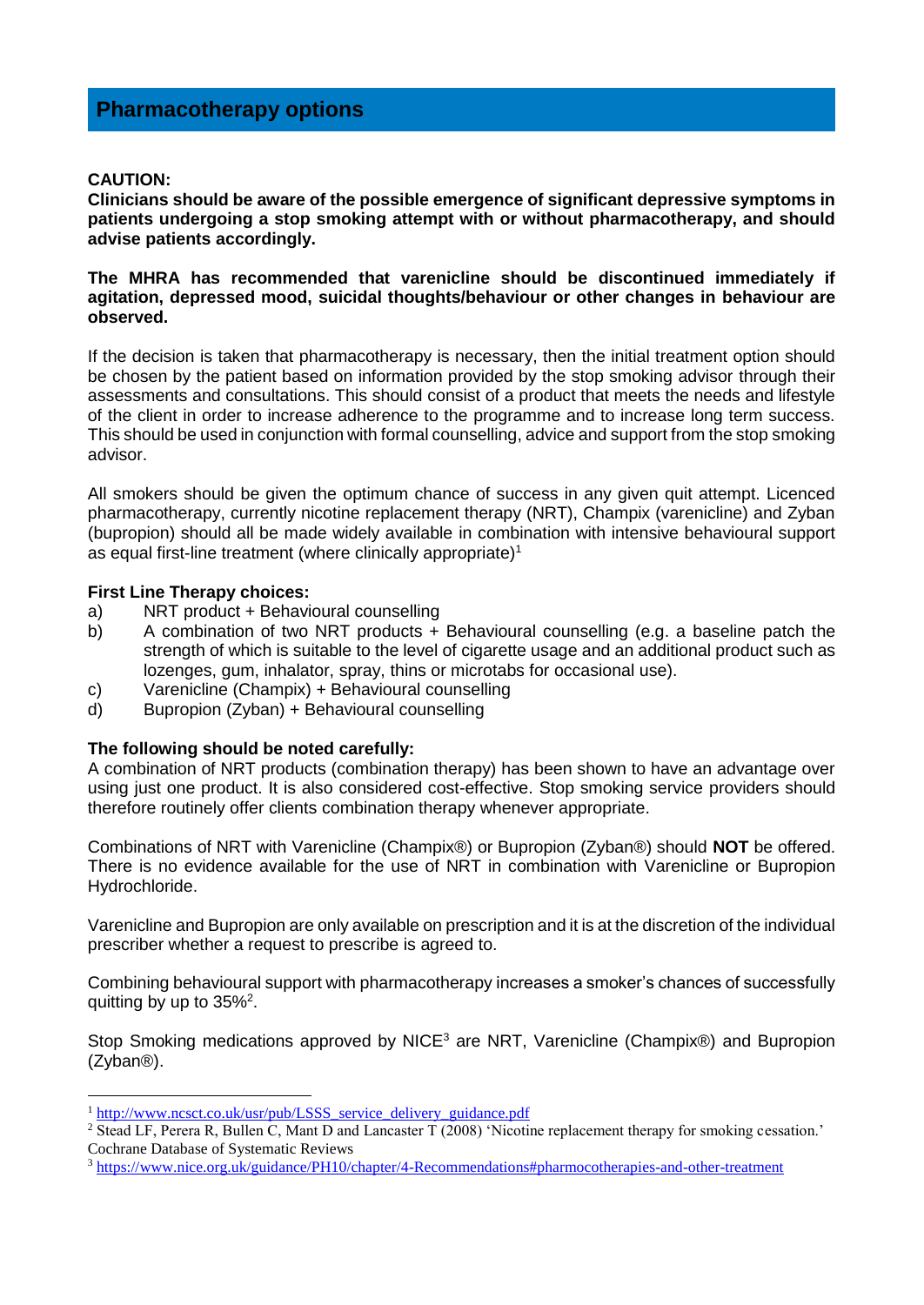The effectiveness of pharmacotherapy, using individual behavioural support gives four-week quit rates of<sup>4</sup>:

- No medication  $-22%$
- $\bullet$  Mono NRT 37%
- Combination NRT  $-50%$
- Bupropion (Zyban®)– 39%
- Varenicline (Champix®) 52%

Supporting information regarding the relative effectiveness of each intervention type should be given. The Department of Health have smoking cessation booklets free of charge, patient information leaflets through the website electronic medicines compendium [www.medicines.org.uk.](http://www.medicines.org.uk/)

The Cambridgeshire Stop Smoking Service CAMQUIT also have patient information leaflets available via their website: [www.camquit.nhs.uk](http://www.camquit.nhs.uk/) or via **01480 278 667**.

Information about Peterborough's' service is available 0800 376 5655 and via the website: [https://www.healthypeterborough.org.uk](https://www.healthypeterborough.org.uk/) click on the Stop Smoking tab.

All pharmacotherapies should remain available for the period recommended in the product SPC and access to supplies should be made simple and easy.

## **Prescribing duration**

Prescriptions for supplies of NRT, Varenicline (Champix®) or Bupropion (Zyban®) should not exceed a maximum of 4 weeks. It is recommended that prescription requests are processed every one-two weeks for the course of treatment (up to twelve weeks from the quit date). This duration allows for re-assessment of product suitability & correct use and quit attempt progress up to the 4 week monitoring and reporting stage. It is recommended that all prescriptions for smoking cessation medications are recorded as 'acute' and are *not* added to the clients repeat prescription list.

Pharmacotherapies should be available for more than one treatment episode. **There is no definitive period between quit attempts**, and provided the client remains motivated they should be given a new course of treatment in line with a new treatment episode. This includes intervention with Prescription Only Medications such as Varenicline (Champix®) or Bupropion (Zyban®).

If a client relapses and does not wish to begin a new treatment episode, no further prescriptions should be given until such time they are motivated to quit again.

Smoking cessation specification extract:

1

|    |                                              | <b>SPECIFICATION</b>                                                                    |  |  |
|----|----------------------------------------------|-----------------------------------------------------------------------------------------|--|--|
| 1a | Initial assessment- Brief advice (5 minutes) |                                                                                         |  |  |
|    | ٠                                            | Ask and record smoking status                                                           |  |  |
|    |                                              | Assessment of person's readiness to make quit attempt and provide referral to cessation |  |  |
|    |                                              | service                                                                                 |  |  |

<sup>4</sup> [http://www.ncsct.co.uk/usr/pub/LSSS\\_service\\_delivery\\_guidance.pdf](http://www.ncsct.co.uk/usr/pub/LSSS_service_delivery_guidance.pdf)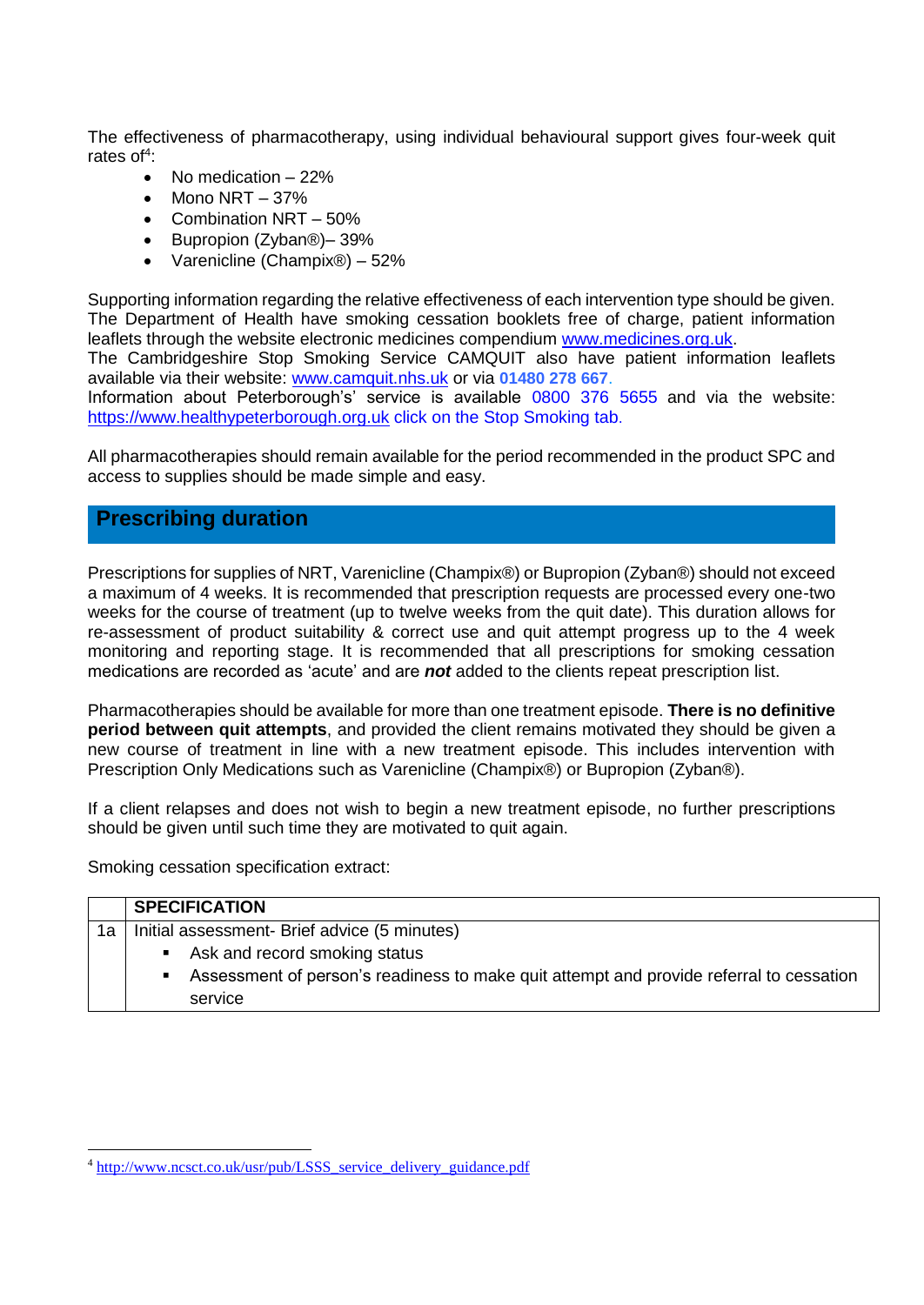| 2a | Initial consultation (15-30 minutes)<br>• Set quit date<br>• Supply 1-2 weeks NRT/Zyban/Champix<br>• Complete monitoring form<br>• Carbon monoxide (CO) test validation                                                                                                                                                                |                |                                                                                                                                                                                                                                         |  |
|----|----------------------------------------------------------------------------------------------------------------------------------------------------------------------------------------------------------------------------------------------------------------------------------------------------------------------------------------|----------------|-----------------------------------------------------------------------------------------------------------------------------------------------------------------------------------------------------------------------------------------|--|
| 3a | • Complete the patient records notes<br>Follow up (10 minutes)<br>Re-assess cessation progress and<br>٠<br>smoking status<br>Supply 1-2 weeks<br>٠<br>NRT/Zyban/Champix<br>Complete monitoring form<br>٠<br>Carbon monoxide (CO) test validation<br>٠<br>Complete the patient records notes<br>$\blacksquare$                          | 3 <sub>b</sub> | Follow up (10 minutes)<br>Re-assess cessation progress and<br>smoking status<br><b>Supply 2 weeks</b><br>NRT/Zyban/Champix<br>Complete monitoring form<br>Carbon monoxide (CO) test<br>validation<br>Complete the patient records notes |  |
| 4a | 4 week follow up (10 minutes)<br>If client has QUIT<br>5-8 weeks after QUIT date (5-10 minutes)<br>Re-assess cessation progress and<br>٠<br>smoking status<br><b>Supply 4 weeks</b><br>٠<br>NRT/Zyban/Champix<br>Complete monitoring form<br>٠<br>Carbon monoxide (CO) test validation<br>٠<br>Complete the patient records notes<br>٠ | 4 <sub>b</sub> | If client has NOT QUIT<br>5-8 weeks after QUIT date (5-10 minutes)<br>Re-assessment motivation to make<br>a quit attempt<br>Consider re- setting the quit date<br>٠<br>and beginning the programme<br>again at stage 1                  |  |
| 5  | 9-12 weeks after QUIT date (5-10 minutes)<br>Further supply of NRT for 4 weeks if appropriate CO test (optional)<br>Complete patient notes<br>٠                                                                                                                                                                                        |                |                                                                                                                                                                                                                                         |  |

# **Dispensing procedure**

**FP10 fees should be collected for supply of medication if patient exemption does not apply.**

#### **GP practice based smoking cessation service**

1. GP Practice based stop smoking services should ensure they have an established practice procedure for issuing stop smoking pharmacotherapy's in line with Cambridgeshire's & Peterborough's guidance.

#### **CAMQUIT & PETERBOROUGH Stop Smoking Service Advisors who are not based within a GP surgery - NRT**

- 1. Should complete a prescription request form for NRT and send to the clients GP surgery. No patient appointment is required unless the practice procedure states otherwise or the client presents contraindications to NRT.
- 2. Alternatively a nicotine replacement therapy voucher can also be given to the client to be processed by the local Pharmacist as part of the Pharmacy voucher scheme contract (CAMQUIT ONLY)

#### **CAMQUIT & PETERBOROUGH Stop Smoking Service Advisors who are not based within a GP surgery - Zyban or Champix**

1. Clients who are a medically suitable candidate for Varenicline or Bupropion should be referred for an appointment with their GP with their completed CAMQUIT Champix or Zyban prescription request form.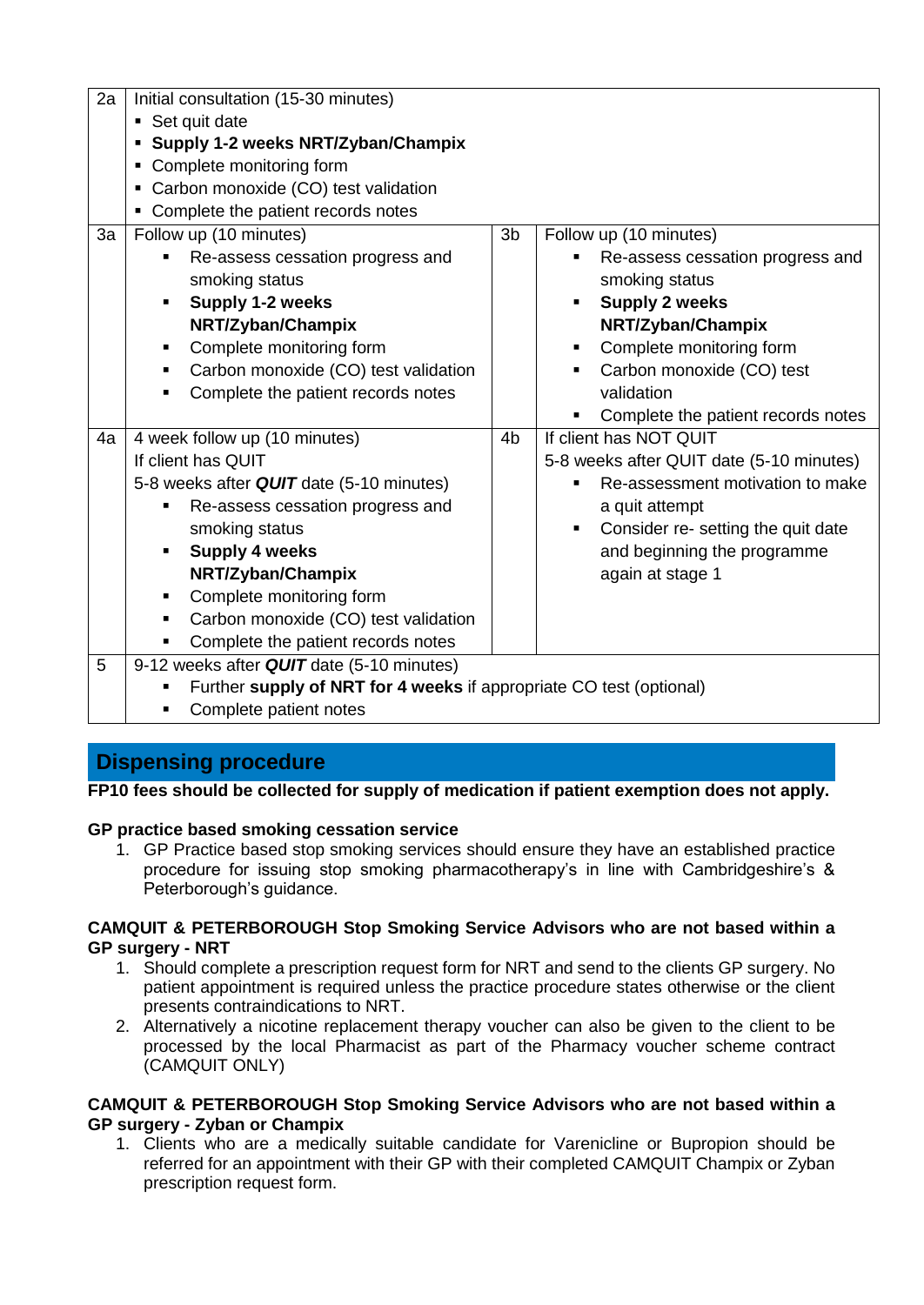#### **Community based advisors who are not commissioned by Peterborough City Council, Cambridgeshire Community Services or Cambridgeshire County Council**

1. Should contact their link advisor within the specialist services once their client is ready to access treatment medications. The link advisor will be responsible for supporting the advisor and client with following the necessary prescribing procedures.

#### **Pharmacy based stop smoking service**

- 1. Should ensure that there is an established procedure for issuing stop smoking NRT pharmacotherapy choices and that it is the Pharmacists responsibility to issue the medication in line with the Cambridgeshire and Peterborough's Stop Smoking Service guidance.
- 2. Clients who wish to use Varenicline or Bupropion should be referred for an appointment with their GP but can continue to use the pharmacy service for behavioural support alone.

#### **CCS School Nurse smoking cessation advisors**

- 1. Should complete a prescription request form for NRT and send to the clients GP surgery. No patient appointment is required unless the practice procedure states otherwise or the client presents contraindications to NRT.
- 2. Alternatively a nicotine replacement therapy voucher can also be given to the client to be processed by the local Pharmacist as part of the Pharmacy voucher scheme contract.

## **Stopping treatment**

All products (NRT, Champix and Zyban) should be used as indicated in the SPC and if the client has successfully quit at the four week stage they should continue to use the product for the full treatment course as indicated in the SPC (usually up to12 weeks). At the end of the treatment course the medication use should cease and the patient should be informed about self-care, if they require NRT in the future this can be purchased from local pharmacies and supermarkets. All products should be used as part of a smoking cessation standard treatment programme along with behavioural support from an approved smoking cessation advisor.

Treatment should be stopped immediately and the clients quit attempt reassessed if:

- The client reports a suspected adverse reaction after authorisation of the medicinal product. The risk/benefit balance of the product should be monitored. Healthcare professionals are asked to report any suspected adverse reaction via the Yellow Card Scheme, [www.mhra/gov.uk/yellowcard.](http://www.mhra/gov.uk/yellowcard)
- The client is recorded as 'not quit' or 'lost to follow up' at the four week stage. Continued treatment should cease until a full re-assessment and new quit date has been established.
- The client under 18 years old is not deemed 'Fraser competent' to use the treatment appropriately.
- The client develops a new medical condition/illness which is not associated with nicotine withdrawal. The GP/Health professional should then make assess the risk/benefit of continued use of the medication.
- The treatment choice is not suitable for the client and a new product is issued.
- The client chooses to use an electronic cigarette to stop smoking.

# **Smoking Cessation in Pregnancy & Breastfeeding**

#### **Special considerations**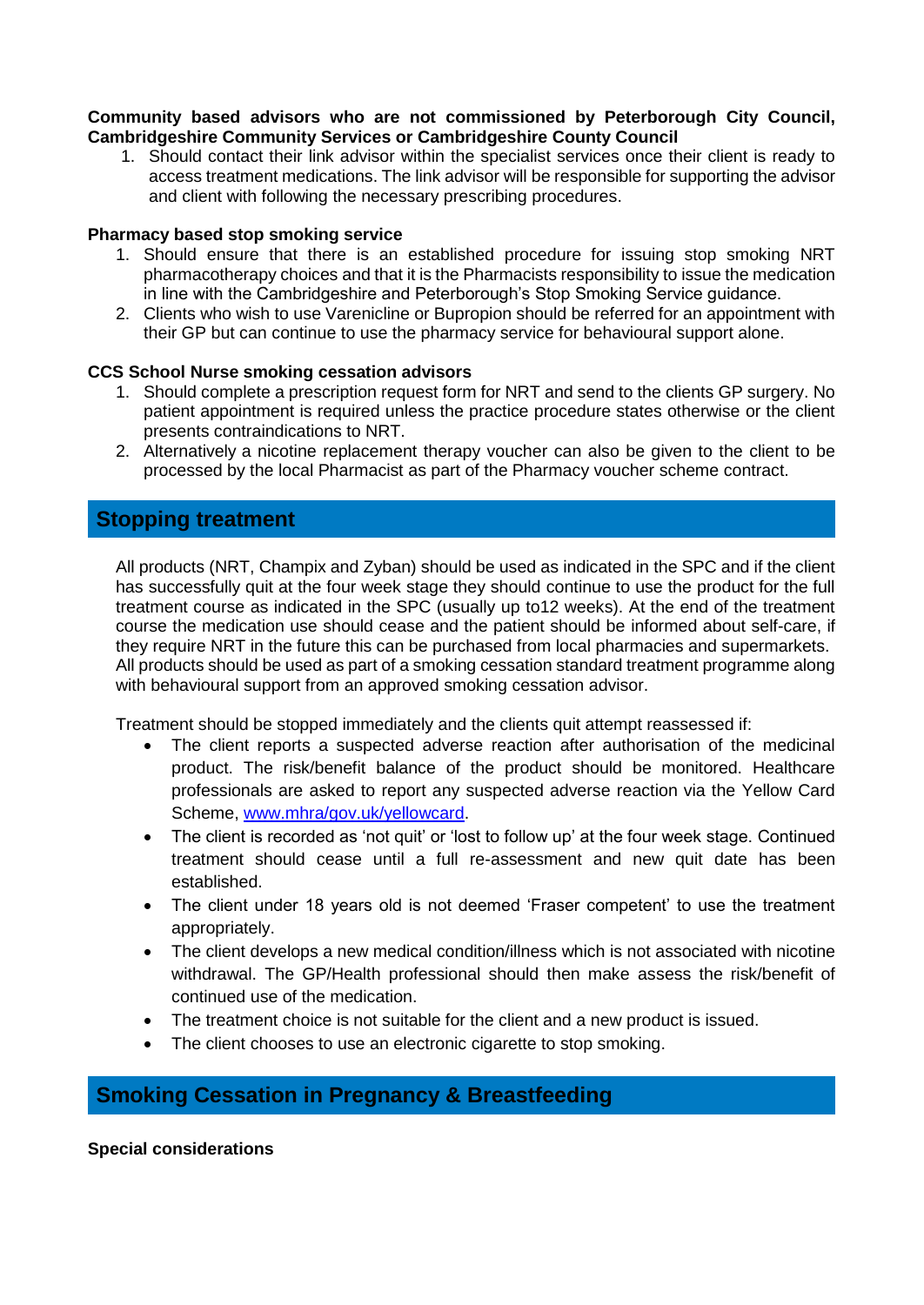Smoking during pregnancy causes serious complications both during the pregnancy and afterwards and is a major cause of infant mortality and Sudden Infant Death Syndrome.

The use of nicotine replacement therapy in pregnancy is preferable to the continuation of smoking, but should be used only if smoking cessation without nicotine replacement fails. Advice regarding the risks and benefits of using NRT in pregnancy should be given by a trained adviser who has attended the specialist smoking and pregnancy training.

Access to NRT during pregnancy should be available on the recommendation of an adviser who has completed the Smoking in Pregnancy training. Pregnant smokers with an obstetric/medical condition and/or taking regular medication should be seen by a health professional or referred to the specialist service.

#### **Medication choices**

- **Intermittent products are preferable to patches but avoid liquorice-flavoured nicotine** products. Patches should be made available to women who cannot tolerate oral NRT products, if the patient is experiencing pregnancy-related nausea and vomiting. If patches are used, they should be removed before bed.
- Combination Therapy can be made available for heavily dependent smokers when considered to be clinically appropriate.
- Breast feeding is not a contraindication to the use of NRT. The use of intermittent NRT products is preferred in order to allow maximum time between NRT use and breastfeeding.
- Varenicline and Bupropion Hydrochloride are contraindicated for pregnant and breast feeding women.

#### **Prescribing procedure**

#### **GP practice based smoking cessation service**

1. GP Practice based stop smoking services should ensure they have an established practice procedure for issuing stop smoking pharmacotherapy's in line with Cambridgeshire's & Peterborough's guidance.

#### **CAMQUIT & PETERBOROUGH advisors who are not based within a GP surgery who want to use NRT**

- 1. Should complete a prescription request form for NRT and send to the clients GP surgery. No patient appointment is required unless the practice procedure states otherwise or the client presents contraindications to NRT.
- 2. Alternatively, for (CAMQUIT ONLY) a nicotine replacement therapy voucher can also be given to the client to be processed by the local Pharmacist as part of the Pharmacy voucher scheme contract, but it is the responsibility of the Pharmacist to provide the intervention and issue the NRT. Under the terms of the Public Health Contract all pharmacists in Cambridgeshire who have registered to deliver smoking cessation interventions ideally must have had CAMQUIT specialist smoking and pregnancy training prior to providing smoking cessation interventions for pregnant women.

The Pharmacy should ensure that there is an established procedure for issuing stop smoking NRT pharmacotherapy choices and that it is the Pharmacists responsibility to issue the medication in line with the Cambridgeshire and Peterborough's Stop Smoking Service guidance.

The GP or clinician overseeing the pregnancy should be informed.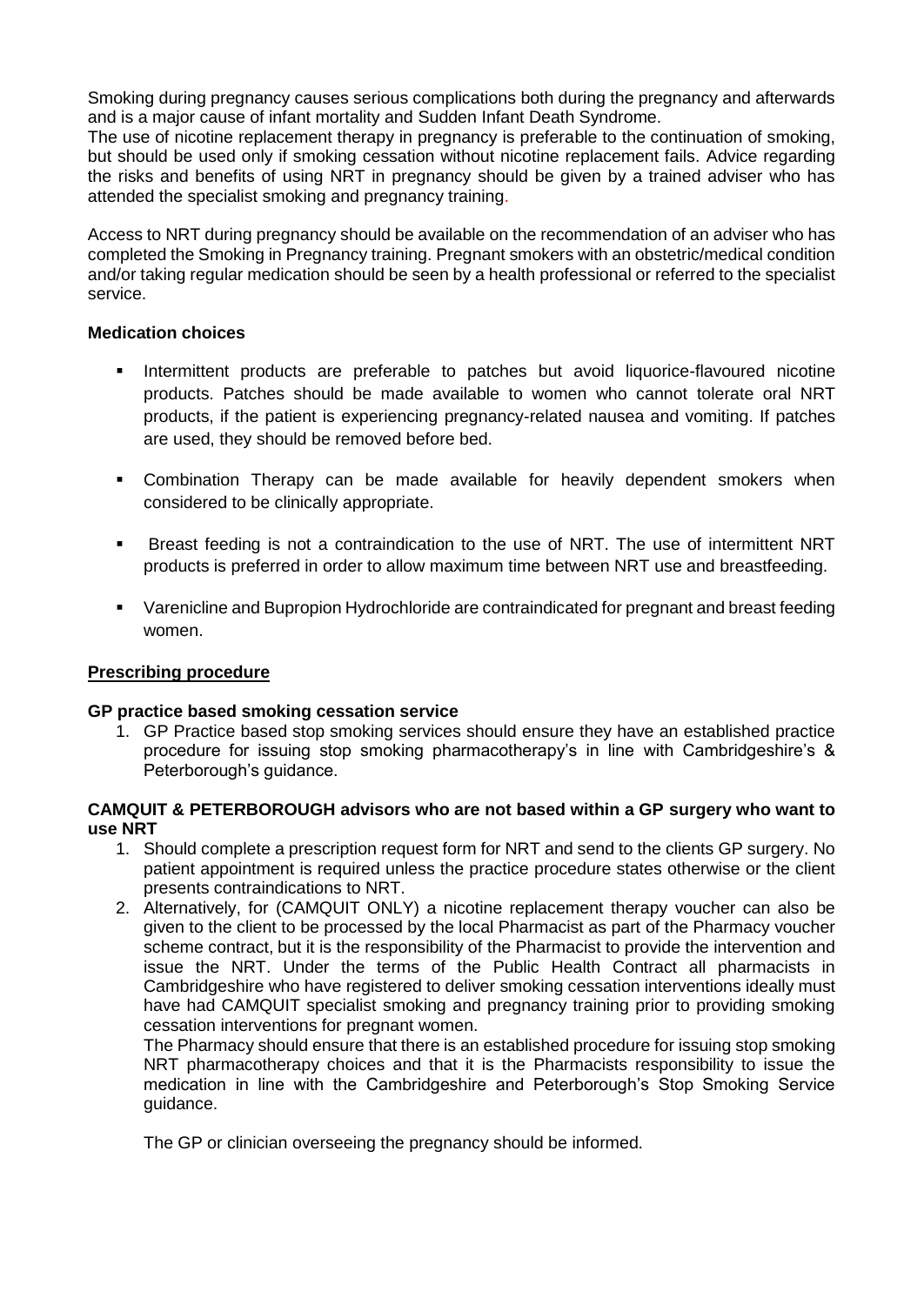#### **Pharmacy based stop smoking service**

1. Pregnant women can be provided with NRT directly through a community pharmacy without consultation with their GP but it is the responsibility of the Pharmacist to provide the intervention and issue the NRT. Under the terms of the Public Health Contract all pharmacists in Cambridgeshire who have registered to deliver smoking cessation interventions ideally must have had CAMQUIT specialist smoking and pregnancy training prior to providing smoking cessation interventions for pregnant women.

The Pharmacy should ensure that there is an established procedure for issuing stop smoking NRT pharmacotherapy choices and that it is the Pharmacists responsibility to issue the medication in line with the Cambridgeshire and Peterborough's Stop Smoking Service guidance.

The GP or clinician overseeing the pregnancy should be informed.

# **Smoking Cessation for clients with Mental Health illness**

Due to higher levels of nicotine dependence, the amount of NRT required by smokers with mental illness is likely to be higher than the rest of the population.

Licensed nicotine products contain lower levels of nicotine than tobacco and the way these products deliver nicotine makes them less addictive than smoking. NRT does not interact with any mental health medicines or affect the blood levels of medication, *though smoking and stopping smoking can affect such levels.*

It is safe to give NRT to smokers with a mental illness, even those who receive high doses of psychotropic medication and those who continue to smoke.

In a minority of cases, smoking cessation, with or without pharmacotherapy, is associated with an exacerbation of depression. Stop smoking practitioners should be aware of the possible emergence of depression in clients undertaking a quit attempt.

#### **Effect of smoking cessation on medication blood levels**

Tobacco smoke speeds up the metabolism of some antipsychotic medications, as well as some antidepressants and benzodiazepines, by inducing certain liver enzymes (CYP4501A2 isoenzyme). This effect is not caused by nicotine but is secondary to the polycyclic aromatic hydrocarbons from the tar in tobacco smoke.

A consequence of speeding up the metabolism of some medicines is that smokers need higher doses of some psychotropic medicines compared to non-smokers. Blood levels of medication will be affected by many things such as age, gender and how well they adhere to their prescribed treatment. Stopping smoking can result in an increase in blood levels of some medicines (see chart below) these are likely to increase within seven days of quitting. Because this could potentially led to toxicity, doses of affected psychotropic medicines **may need to be reduced by 25–50% once someone stops smoking.**

**Blood levels, clinical symptoms and any changes in the frequency and severity of side effects all need to be closely monitored when cigarette consumption is reduced or stopped, but also for a few weeks after patients are discharged, as they may start smoking again. Blood levels of clozapine may still be altered for up to six months after stopping smoking.**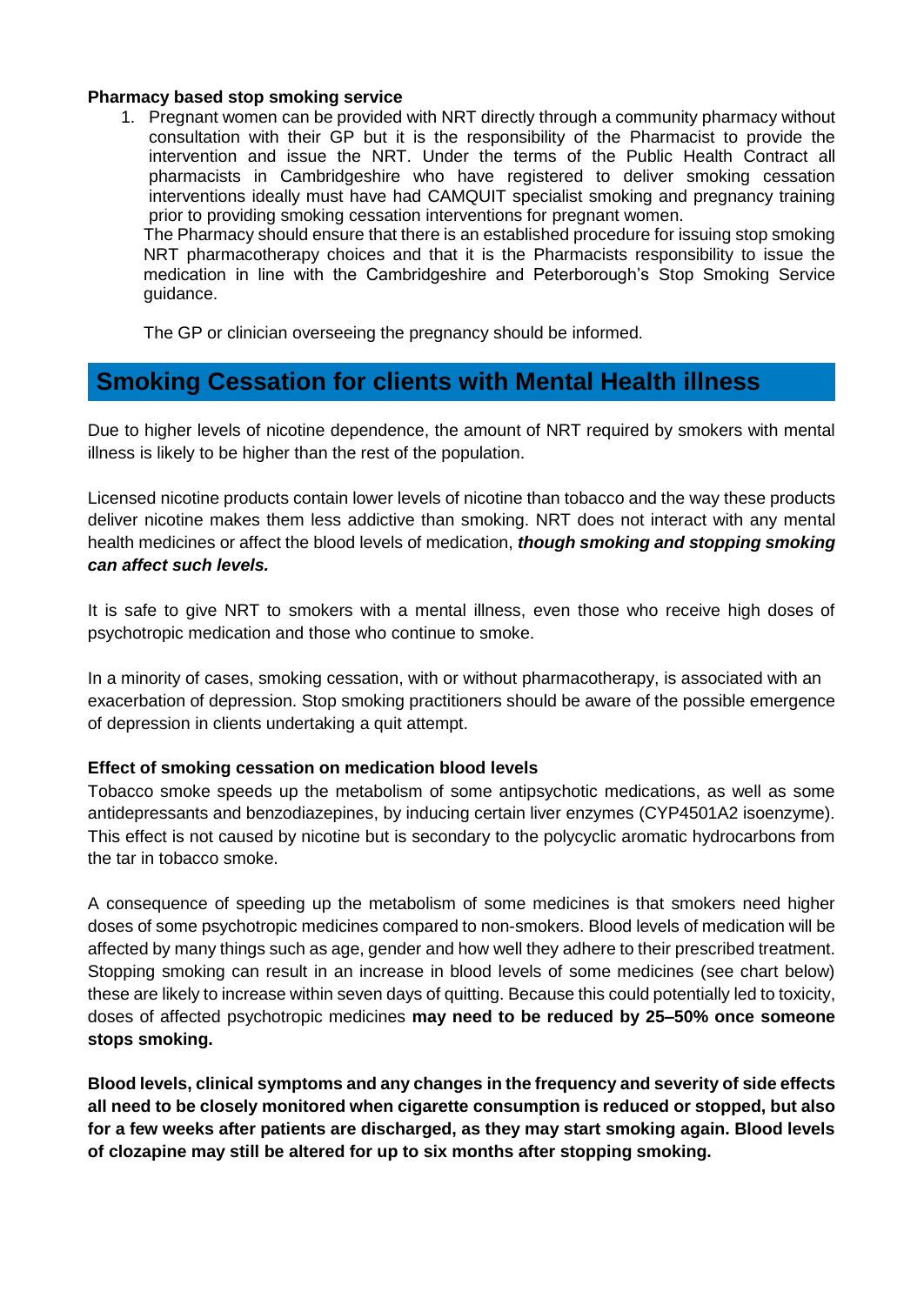**Therefore, dose reduction needs to be considered if a patient stops smoking.** 

**This NHS Specialist Pharmacy Service Medicines Q&A (Appendix 2) summarises those drug interactions with cigarette smoking that are considered to be most clinically important.**

# **Young People**

#### **Special considerations**

- NRT is licensed for use in young people aged 12 and above but medical advice should be obtained if it is necessary to use beyond 12 weeks or if the client has medical conditions which are listed as contraindications for NRT.
- For people aged 13-16 year olds please assess and complete a Fraser competency form so that young people under the age of 16 can consent to medical treatment if they have sufficient maturity and judgement to enable them fully to understand what is proposed.
- For anyone under the age of 12 years please seek the child's parental consent or refer the smoker back to their GP or Pharmacist.
- Dispensing procedure is the same as Dispensing procedures on page 4.
- **EX4** Zyban and Champix are contraindicated for under 18 year olds.

# **Electronic Cigarettes**

Electronic cigarettes are not currently licensed for smoking cessation and as with other unlicensed nicotine containing products, the stop smoking service cannot provide or prescribe them.

However clients who register with the stop smoking service should be given information on licensed products such as Nicotine replacement therapy, Zyban and Champix and also the non-licensed products such as electronic cigarette so that they can make an informed decision about their stop smoking plan.

In 2015 Public Health England said *'E-cigarettes are significantly less harmful to health than tobacco and have the potential to help smokers quit smoking'.*

For further information about electronic cigarettes

- 1) [http://www.ncsct.co.uk/usr/pub/e-cigarette\\_briefing.pdf](http://www.ncsct.co.uk/usr/pub/e-cigarette_briefing.pdf)
- 2) https://www.gov.uk/government/uploads/system/uploads/attachment\_data/file/680964/Evidence\_review\_of\_ecigarettes\_and\_heated\_tobacco\_products\_2018.pdf
- 3) [https://www.gov.uk/government/uploads/system/uploads/attachment\\_data/file/457102/Ecigarettes\\_an\\_evidence](https://www.gov.uk/government/uploads/system/uploads/attachment_data/file/457102/Ecigarettes_an_evidence_update_A_report_commissioned_by_Public_Health_England_FINAL.pdf) update A\_report\_commissioned\_by\_Public\_Health\_England\_FINAL.pdf

# **Background information on the local smoking cessation services**

In Peterborough the Public Health Delivery team transferred from NHS Peterborough to Peterborough City Council in October 2012 under the People and Communities Directorate where the smoking services was delivered in conjunction with other public health priorities including, lifestyle programmes, health checks and health improvement accredited training. On April 1 2017, the Public Health stop smoking team was outsourced to Solutions for Health who will deliver an integrated lifestyle service within Peterborough.

The Public Health Directorate transferred from NHS Cambridgeshire to Cambridgeshire County Council in April 2013 as a result of the Health and Social Act 2012.

The Public Health Directorate manages contracts with health and social care providers to deliver smoking cessation services and this policy aims to provide good practice guidance when prescribing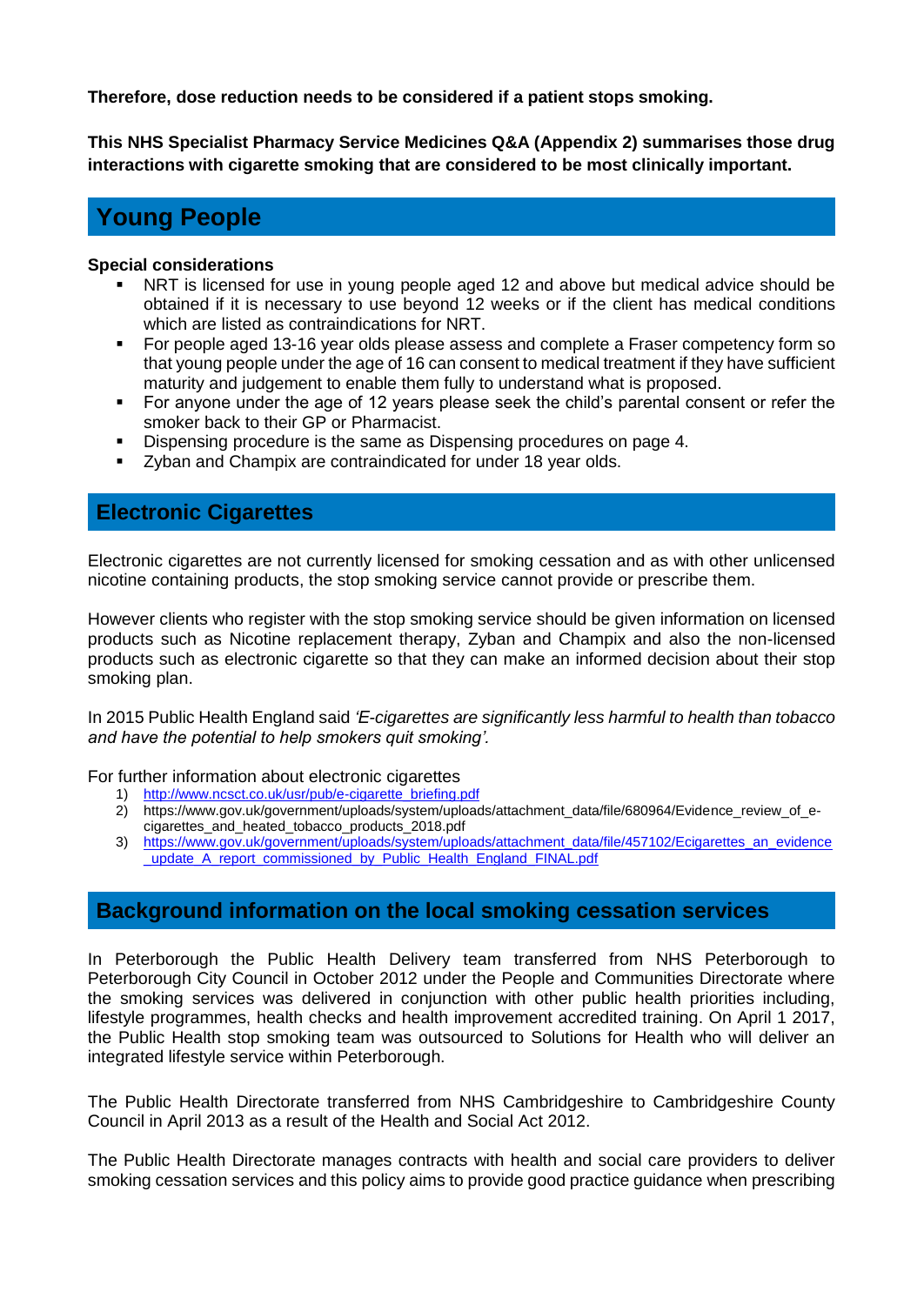smoking cessation treatment medications. The CAMQUIT Stop Smoking Service was transferred to Everyone Health who deliver the integrated lifestyle service within Cambridgeshire on July 1<sup>st</sup> 2017.

Local stop smoking services follow The National Centre for Smoking Cessation and Training (NCSCT) Standard Treatment Programme which sets out a standard method for supporting an individual to stop smoking involving an initial assessment and continued motivational interviewing sessions whereby the advisor forms an understanding about the clients' health, lifestyle, circumstances and preferences. It is therefore important to provide a choice of interventions, accompanied by supporting information regarding relative chances of success, possible side effects and ease of access so that the client can make an informed choice about their quit attempt.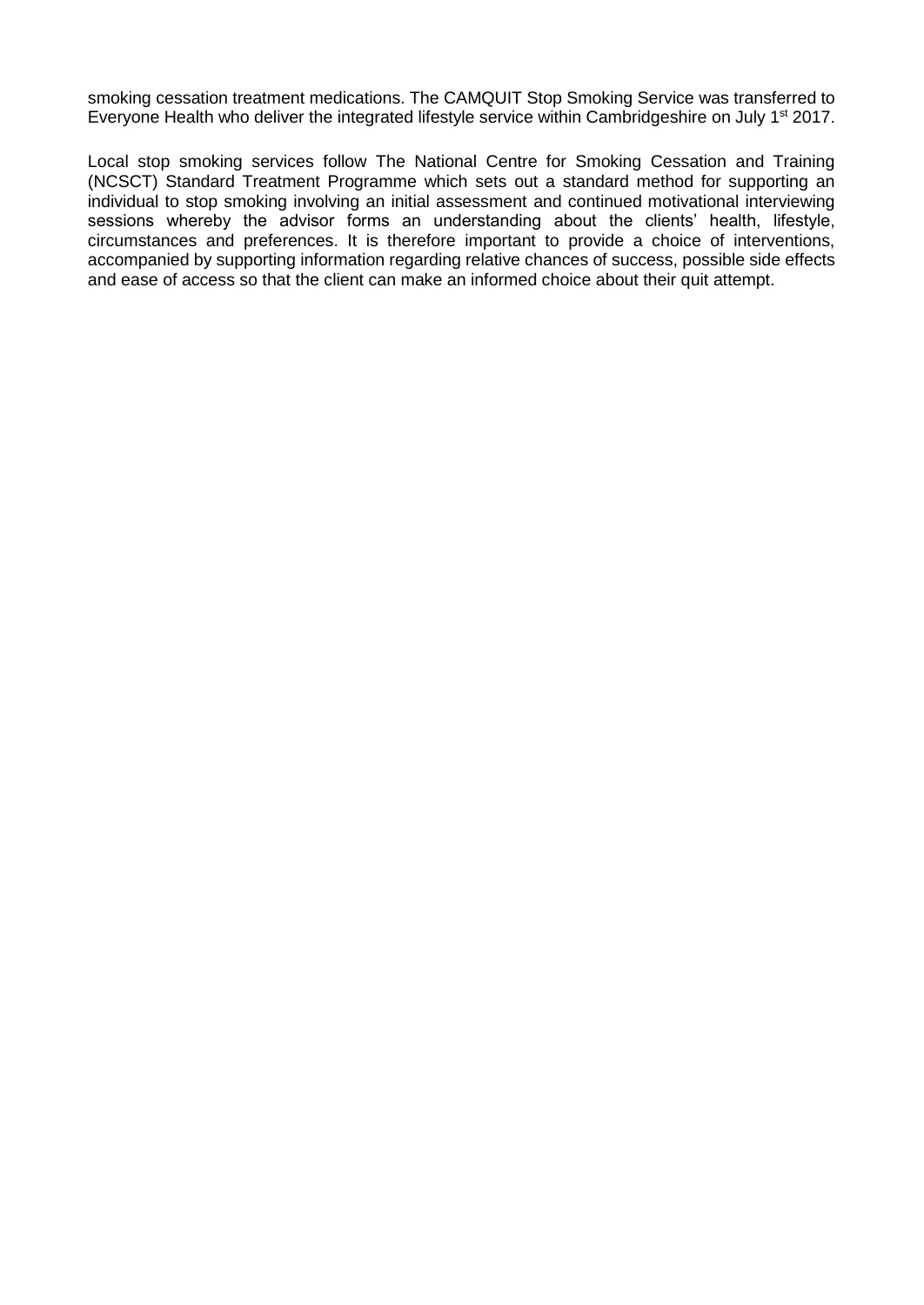# **PHARMACOTHERAPIES AVAILABLE**

Please refer to BNF or each product SPC for full prescribing information including contraindications cautions and drug interactions: https://bnf.nice.org.uk/ *[http://emc.medicines.org.uk](http://emc.medicines.org.uk/)*

Nicotine Replacement Therapy (NRT) NRT can be prescribed as single or combination therapy

**Patches** 

Nicorette Invisi (16 hour) 25mg, 15mg, 10mg Nicotinell TTS(24 hour) 21mg, 14mg, 7mg Niquitin & Niquitin Clear (24 hour) 21mg, 14mg, 7mg

**Lozenges** Nicorette Cools 2mg, 4mg, Nicotinell 1mg, 2mg Niquitin CQ 2mg, 4mg Niquitin Minis 4mg, 1.5mg

Nicorette Microtabs Nicorette 2mg

Chewing Gum Nicorette Gum 2mg, 4mg, 6mg Nicotinell Gum 2mg, 4mg Niquitin CQ Gum 2mg, 4mg

**Inhalator** Nicorette 15mg

Nasal Spray Nicorette 10ml (0.5mg per dose)

Mouth Spray Nicorette Quickmist 1mg per spray

Any new NRT product which is licensed as GSL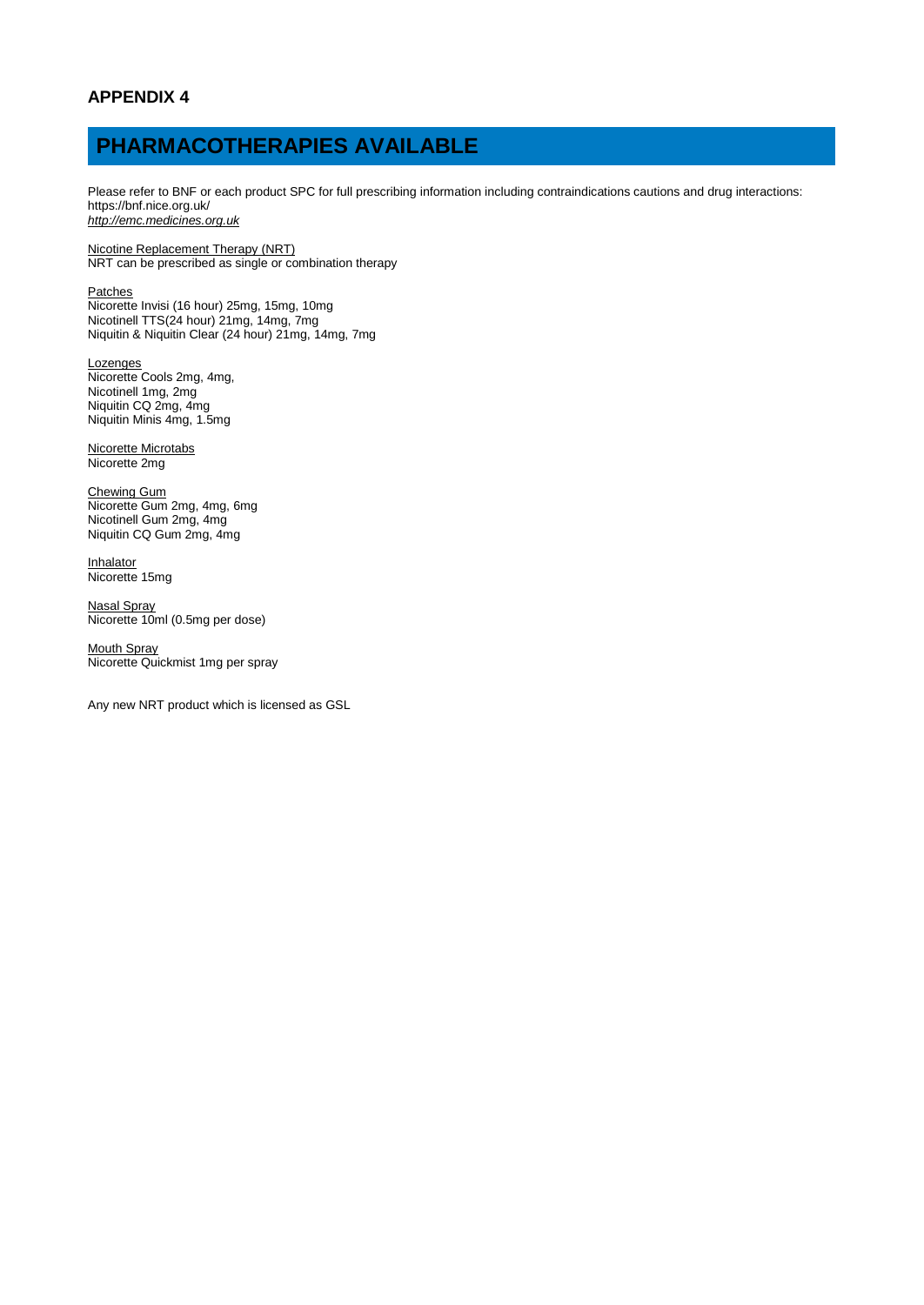#### Nicotine replacement therapy for Smoking Cessation 2018-19

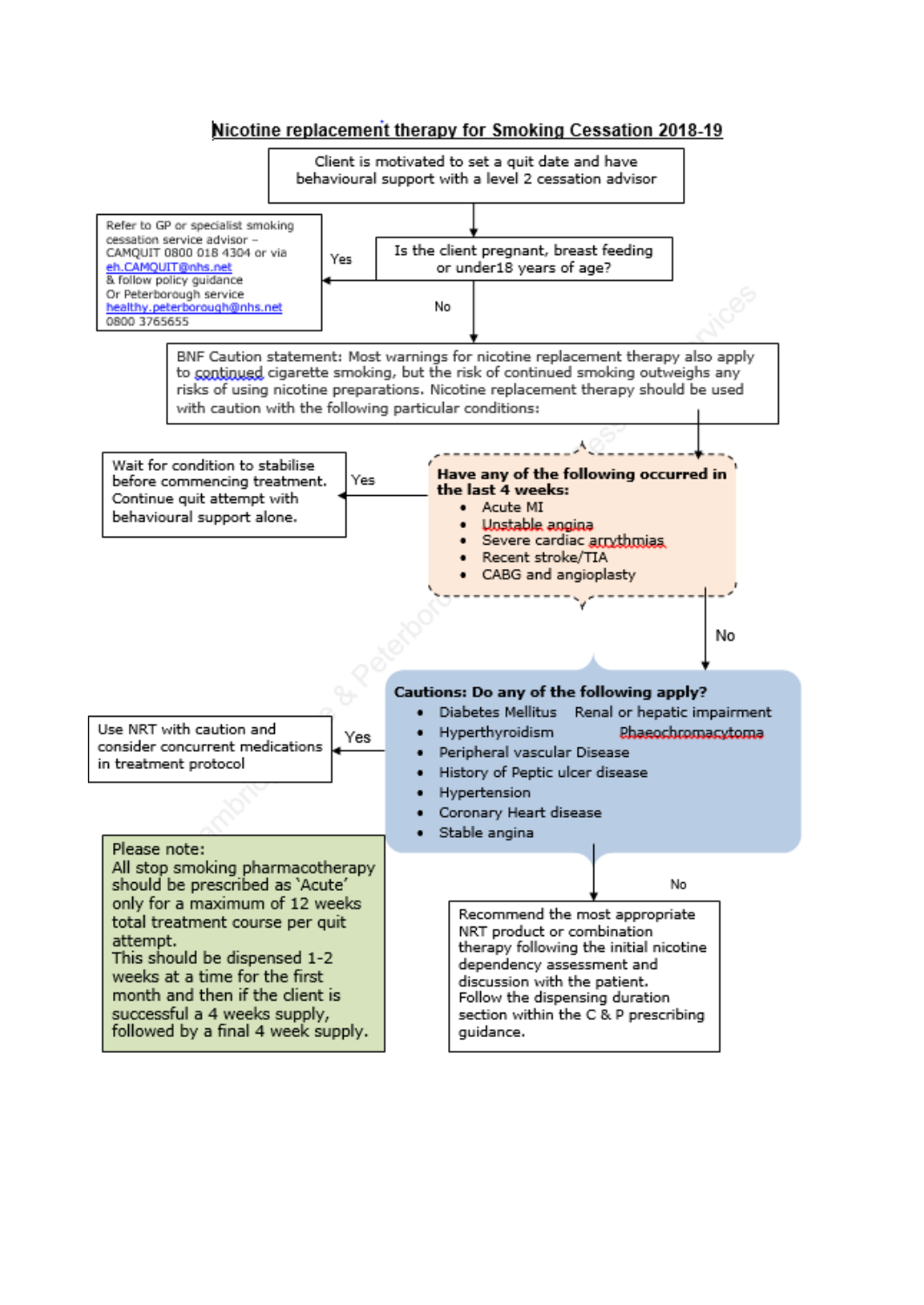## **Champix (Varenicline®)**

Starter Pack: 0.5mg & 1mg oral tablets Maintenance: 1mg tablets, 0.5mg oral tablets

Dose: start 1–2 weeks before target stop date. Initially 500 micrograms once daily for 3 days, Increased to 500 micrograms twice daily for 4 days, Then 1 mg twice daily for 11 weeks (reduce to 500 micrograms twice daily if not tolerated);

Contraindications: Pregnancy or breastfeeding – not licensed Patients under 18 years of age – not licensed End stage renal disease – not licensed

Cautions:

- Patients with a history of psychiatric illness should be monitored closely when taking Champix
- Patients should be advised to discontinue treatment and seek medical advice if they develop depressed mood or changes in behaviour, agitation or suicidal thoughts
- Patients with renal disease can take a reduced dose

The Medicines and Healthcare products Regulatory Authority (MHRA) issues the following advice

Patients and their family or caregivers should be made aware of the possibility that trying to stop smoking might cause symptoms of depression

- Patients who are taking varenicline who develop suicidal thoughts or behaviour should stop their treatment and contact their doctor immediately
- Varenicline should be discontinued immediately if agitation, depressed mood, or changes in behaviour are observed that are of concern for the doctor, patient, family, or caregiver
- Patients with serious psychiatric illness did not participate in the premarketing studies of varenicline, and the safety and efficacy of varenicline in such patients has not been established. Care should be taken when prescribing varenicline to patients who have a history of psychiatric illness

Varenicline and Cardiovascular events

- Smoking is a major risk factor for cardiovascular disease;
- A recent review indicated that it may be worth investigating the link between cardiovascular events and Varenicline further, but currently there is little reason to avoid this medication on these grounds. This view is in line with European Medicines Agency that confirmed a positive benefit-risk balance Varenicline and concluded that its benefits as a smoking cessation medicine outweigh any slight increase in cardiovascular events. People with Cardiovascular disease who taken Varenicline should report to their doctor any new or worsening symptoms of cardiovascular disease. For example: shortness of breath or trouble breathing; new or worsening chest pain; new or worse pain in the legs when walking.

Interactions:

Champix has no clinically significant drug interactions.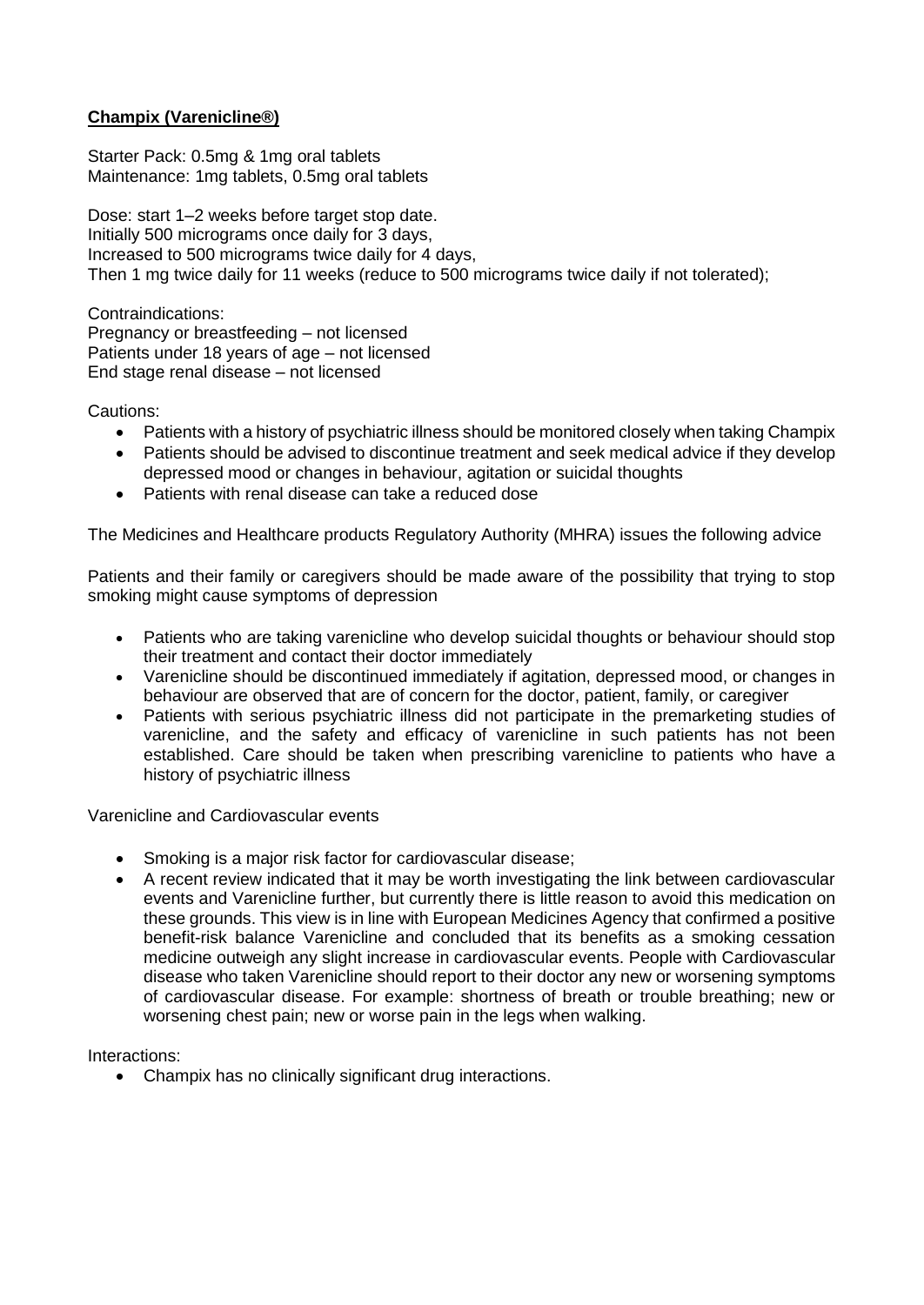# GP Prescribing protocol - Varenicline for Smoking Cessation

Do not use Marenicline with those who are:

- · Under 18 years old
- · Pregnant and/or breastfeeding
- · End stage renal disease

Clients using the local smoking cessation services and wishing to use Varenicline will be referred to their own GP with an accompanying letter/prescription request form. The GP will make a clinical assessment of the client to establish their suitability for Varenicline. It remains the clinical decision of each individual GP as to whether a prescription for Varenicline is issued. **Decision to prescribe?** 



ı

Reviewed Feb 2018

only and consider dose tapering on completion of 12-week course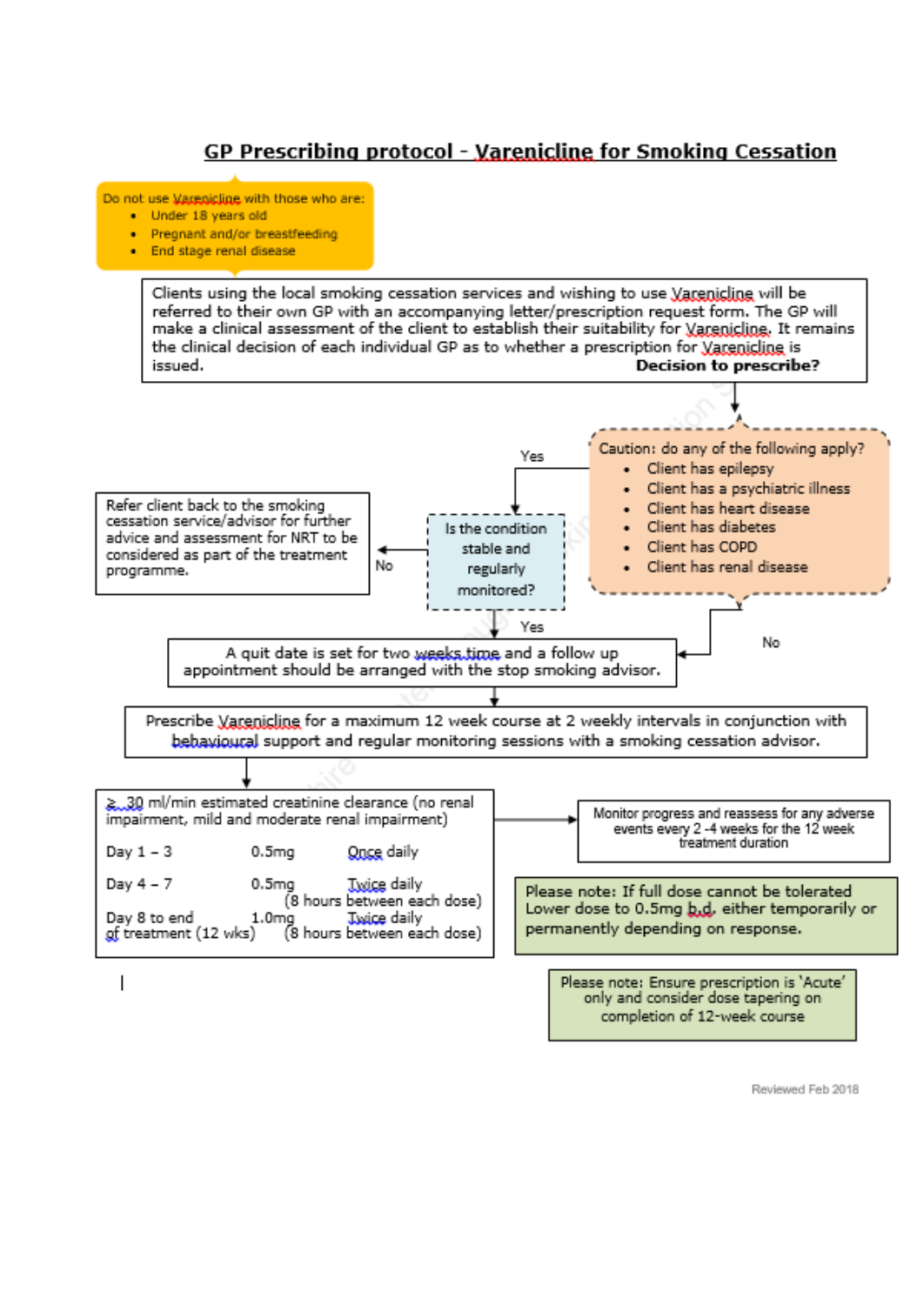## **Zyban (Bupropion®)**

#### 150mg tablets

Dose:

Start 1–2 weeks before target stop date, initially 150 mg daily for 6 days then 150 mg twice daily (max. single dose 150 mg, max. daily dose 300 mg; minimum 8 hours between doses);

Period of treatment 7–9 weeks; discontinue if abstinence not achieved at 7 weeks; Consider max. 150 mg daily in patients with risk factors for seizures;

ELDERLY max. 150 mg daily

Contraindications:

- History of seizures or eating disorders, bipolar disorder, CNS tumour, patients experiencing abrupt withdrawal of alcohol or benzodiazepines, factors which lower the threshold for seizure such as antimalarials and antidepressants etc., sedating antihistamines, diabetes, severe hepatic cirrhosis
- Pregnancy or breastfeeding
- Patients under 18 years of age

Cautions:

- Mild to moderate renal impairment
- Diabetes
- Monitor BP before and during treatment, especially in patients with pre-existing hypertension, monitor BP weekly
- History of psychiatric illness or head trauma
- Elderly maximum dose 150mg

#### Interactions:

1

In patients receiving medicinal products known to lower the seizure threshold, Zyban must only be used if there is a compelling clinical justification for which the potential medical benefit of smoking cessation outweighs the increased risk of seizure.

For full list of interactions check latest SPC<sup>5</sup>

<sup>5</sup> <https://www.medicines.org.uk/emc/product/3827#INTERACTIONS>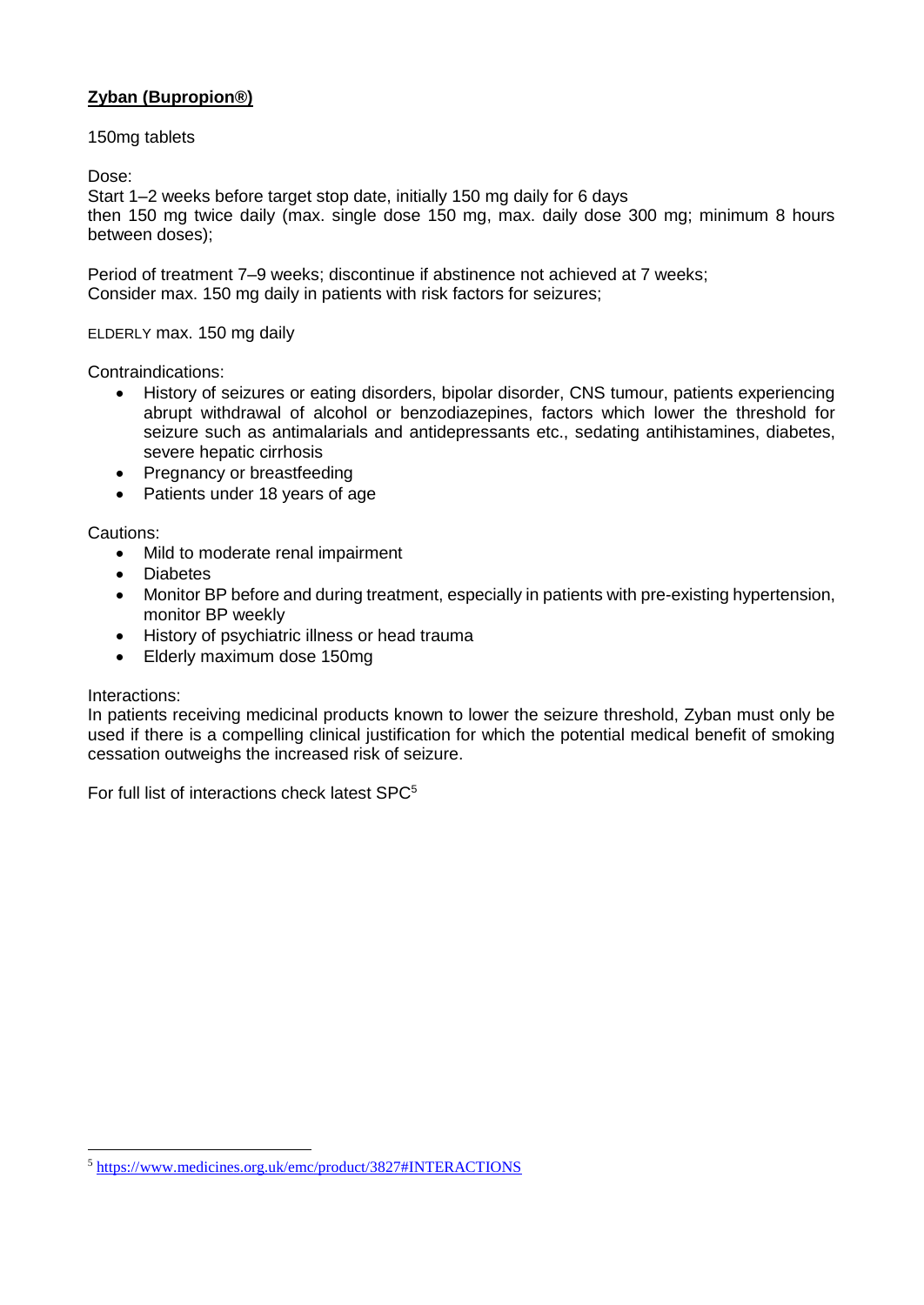## GP Prescribing Protocol- Bupropion Hydrochloride for Smoking Cessation

Clients using the local smoking cessation services and wishing to use Bupropion Hydrochloride will be referred to their own GP with an accompanying letter/prescription request form. The GP will make a clinical assessment of the client to establish their suitability for Bupropion Hydrochloride. It remains the clinical decision of each individual GP as to whether a prescription for Bupropion Hydrochloride is issued. **Decision to prescribe?** 



Reviewed Feb 2018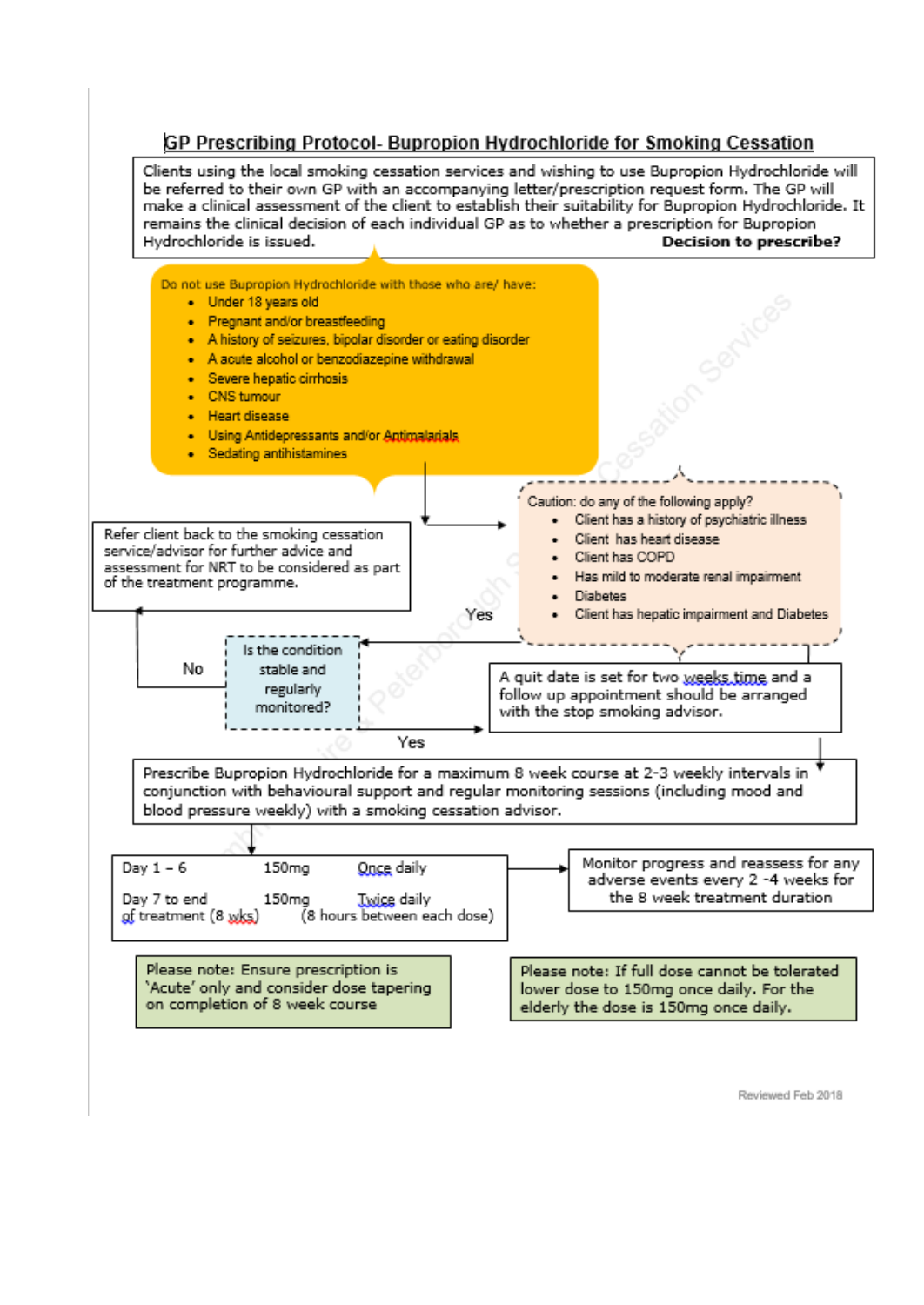# **CLINICALLY SIGNIFICANT DRUG INTERACTIONS**

The following criteria have been considered in grading clinical relevance of drug interactions: High: Documented pharmacokinetic interaction with clinically important effects in a number of patients.

Moderate: Documented pharmacokinetic interaction with minor clinical effects, or isolated reports of clinically important effects.

Table. 1 Clinically significant drug interactions with cigarette smoking.

| Drug name                                  | Nature of interaction                                                                                                                                                                                                                                                                                                                                                                                                              | Clinical<br>relevance | Action                                                                                                                                                                                                                                                                                                                                                                                                                                                                                            |
|--------------------------------------------|------------------------------------------------------------------------------------------------------------------------------------------------------------------------------------------------------------------------------------------------------------------------------------------------------------------------------------------------------------------------------------------------------------------------------------|-----------------------|---------------------------------------------------------------------------------------------------------------------------------------------------------------------------------------------------------------------------------------------------------------------------------------------------------------------------------------------------------------------------------------------------------------------------------------------------------------------------------------------------|
| Aminophylline<br>Theophylline<br>Clozapine | Aminophylline is a stable mixture of<br>theophylline and ethylenediamine.<br>Theophylline and aminophylline are<br>metabolised principally via CYP1A2,<br>therefore clearance is increased in<br>smokers. Heavy smokers (20-40 cigarettes<br>per day) may need much higher doses<br>than non-smokers, due to the shortened<br>theophylline half-life and increased<br>elimination rate<br>Clozapine is metabolised principally via | <b>HIGH</b><br>HIGH   | When stopping smoking, a reduction in theophylline<br>dose of up to 25-33% might be needed after one<br>week.<br>However, it may take several weeks for enzyme<br>induction to dissipate.<br>Monitor plasma theophylline concentrations and adjust<br>theophylline dose accordingly.<br>Advise the patient to seek help if they<br>develop signs of theophylline toxicity such as vomiting,<br>diarrhoea, palpitations, nausea or vomiting<br>Blood levels of clozapine should be measured before |
|                                            | CYP1A2 therefore clearance is increased<br>in smoker.<br>Smoking reduces plasma levels of<br>clozapine by up to 50% so smokers may<br>need higher doses. Likewise, patients who<br>stop smoking may experience a 50%<br>increase in plasma level so will need dose<br>reduction                                                                                                                                                    |                       | stopping or restarting smoking.<br>On stopping smoking, reduce dose gradually over a<br>week until around 75% of original dose reached (i.e.<br>reduce by 25%). Repeat plasma level one week after<br>stopping smoking.<br>Anticipate further dose reductions If re-starting<br>smoking take a plasma level before re-starting.<br>Increase dose to previous smoking dose over one<br>week. Repeat plasma level                                                                                   |
| Olanzapine                                 | Olanzapine is metabolised principally via<br>CYP1A2 and clearance is increased in<br>smokers. Serum olanzapine levels are<br>reduced in smokers compared with<br>nonsmokers; smokers may need higher<br>doses.                                                                                                                                                                                                                     | HIGH                  | On stopping smoking, reduce dose by 25%. Consider<br>further dose reductions.<br>Be alert for increased adverse effects of olanzapine<br>such as dizziness, sedation, and hypotension. If<br>adverse effects occur, reduce the dose as necessary                                                                                                                                                                                                                                                  |
| Erlotinib                                  | Erlotinib is metabolised primarily by<br>CYP3A4 and to a lesser extent CYP1A2.<br>Smokers have an increased rate of<br>erlotinib clearance leading to decreased<br>drug exposure.                                                                                                                                                                                                                                                  | <b>HIGH</b>           | Current smokers should be advised to stop smoking<br>prior to starting treatment.<br>When given to patients who smoke,<br>increase the daily dose in 50mg increments at 2-week<br>intervals, up to a maximum dose of 300mg. If the<br>patient stops smoking the dose should be immediately<br>reduced to the initial starting dose                                                                                                                                                                |
| Riociguat                                  | Riociguat is metabolised by CYP1A1,<br>CYP3A4, CYP3A5 and CYP2J2. In<br>cigarette smoking, riociguat exposure is<br>reduced by 50-60%                                                                                                                                                                                                                                                                                              | <b>HIGH</b>           | Current smokers should be advised<br>to stop smoking prior to starting treatment. A dose<br>increase to the maximum of 2.5mg three times a day<br>may be needed in patients who are smoking or start<br>smoking during treatment. If the patient stops smoking<br>during treatment the dose may need to be reduced                                                                                                                                                                                |
| Warfarin                                   | Warfarin is partly metabolised via<br>CYP1A2.                                                                                                                                                                                                                                                                                                                                                                                      | <b>MODERATE</b>       | Monitor smoking status during warfarin therapy. If a<br>patient taking warfarin changes their smoking status<br>this may increase their INR. In such cases, monitor<br>INR more closely and adjust dose as needed.<br>Advise patients to tell the healthcare<br>professional managing their anticoagulant control that<br>they are changing their smoking status                                                                                                                                  |
| Chlorpromazi<br>ne                         | Chlorpromazine is extensively metabolised<br>in the liver. Smokers have lower serum<br>levels of chlorpromazine compared with<br>non-smokers.                                                                                                                                                                                                                                                                                      | <b>MODERATE</b>       | Monitor patient closely if they plan to abruptly stop<br>smoking and consider a dose reduction.<br>Advise patients who smoke or who start to smoke to<br>be alert for increased adverse effects of<br>chlorpromazine (e.g. dizziness, sedation, nausea). If<br>adverse effects occur, reduce the dose as necessary                                                                                                                                                                                |
| Methadone                                  | Methadone is extensively metabolised in<br>the liver by CYP isoenzymes including<br>CYP1A2                                                                                                                                                                                                                                                                                                                                         | <b>MODERATE</b>       | Monitor patient closely if they plan to abruptly stop<br>smoking. Advise patients who plan to abruptly stop<br>smoking to be alert for signs of opioid toxicity. Reduce<br>methadone dose accordingly                                                                                                                                                                                                                                                                                             |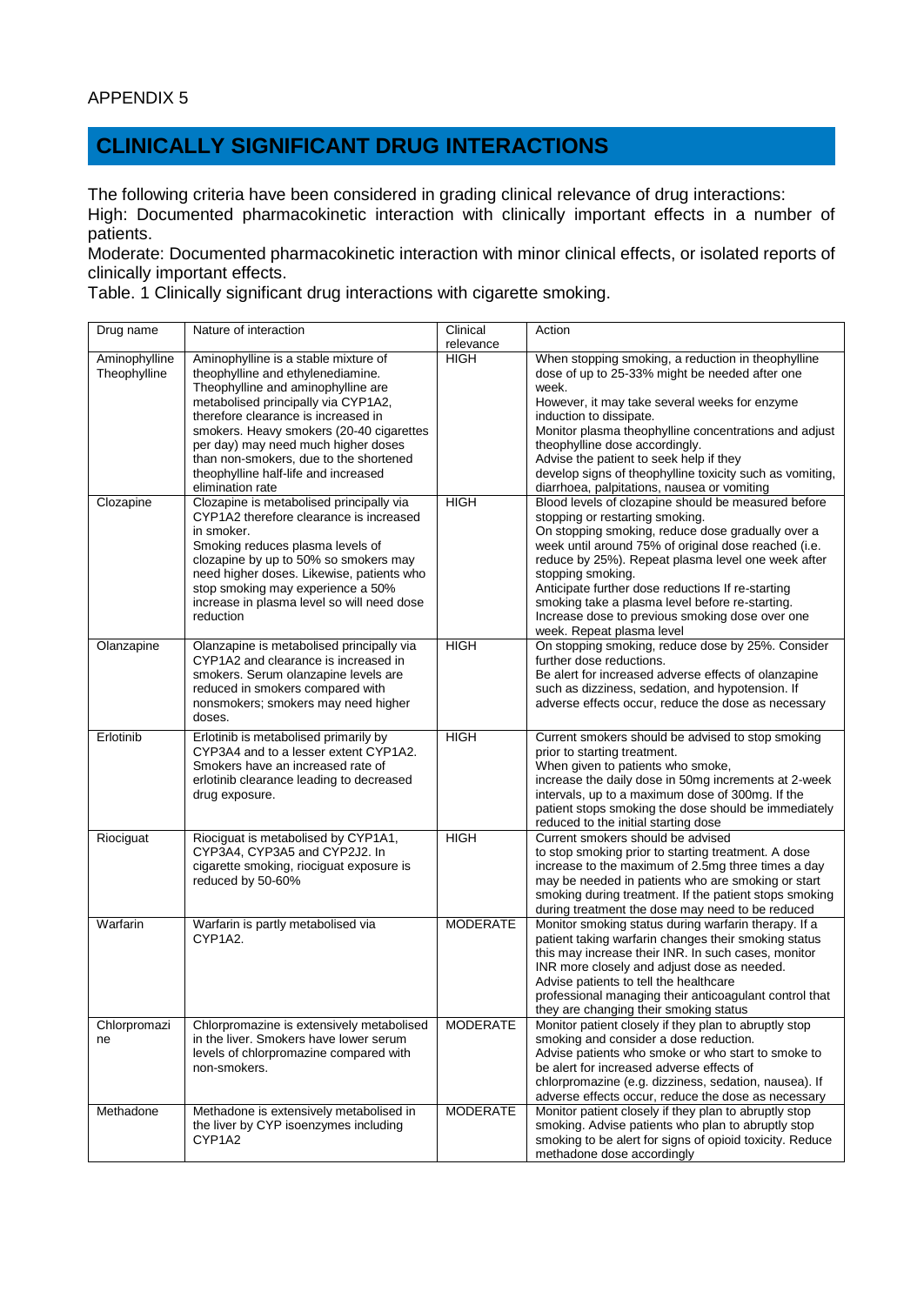Summary: Most interactions between drugs and smoking are not clinically significant. • Healthcare professionals giving smoking cessation advice should be aware of a small number of medicines, in particular aminophylline, theophylline, clozapine, olanzapine, erlotinib and riociguat, which may require dose adjustment or increased monitoring when smoking status is altered. • Patients taking narrowtherapeutic-index drugs should be monitored closely when any lifestyle modification is made.

Limitations: This Q&A does not include drugs which have a low risk, theoretical interaction without documented cases and/or drugs metabolised partly by CYP1A2 and with a wide therapeutic range. • It does not consider interactions with pharmacological agents used for smoking cessation (e.g. bupropion, varenicline), or pharmacodynamics interactions (e.g. effects of smoking on blood pressure). It does not include potential interactions of e-cigarettes.

Reference: [https://www.sps.nhs.uk/wp-content/uploads/2017/11/UKMI\\_QA\\_Drug-interactions-with-smoking-cigarettes\\_update\\_Nov-](https://www.sps.nhs.uk/wp-content/uploads/2017/11/UKMI_QA_Drug-interactions-with-smoking-cigarettes_update_Nov-2017.pdf)[2017.pdf](https://www.sps.nhs.uk/wp-content/uploads/2017/11/UKMI_QA_Drug-interactions-with-smoking-cigarettes_update_Nov-2017.pdf)

#### **GLOSSARY**

LEVELS OF SERVICE (NICE) Level 1: Brief Interventions Level 2: Intensive 1:1 support and advice Level 3: Group interventions Produced by - Review Date: February 2019 Next review due before: February 2020